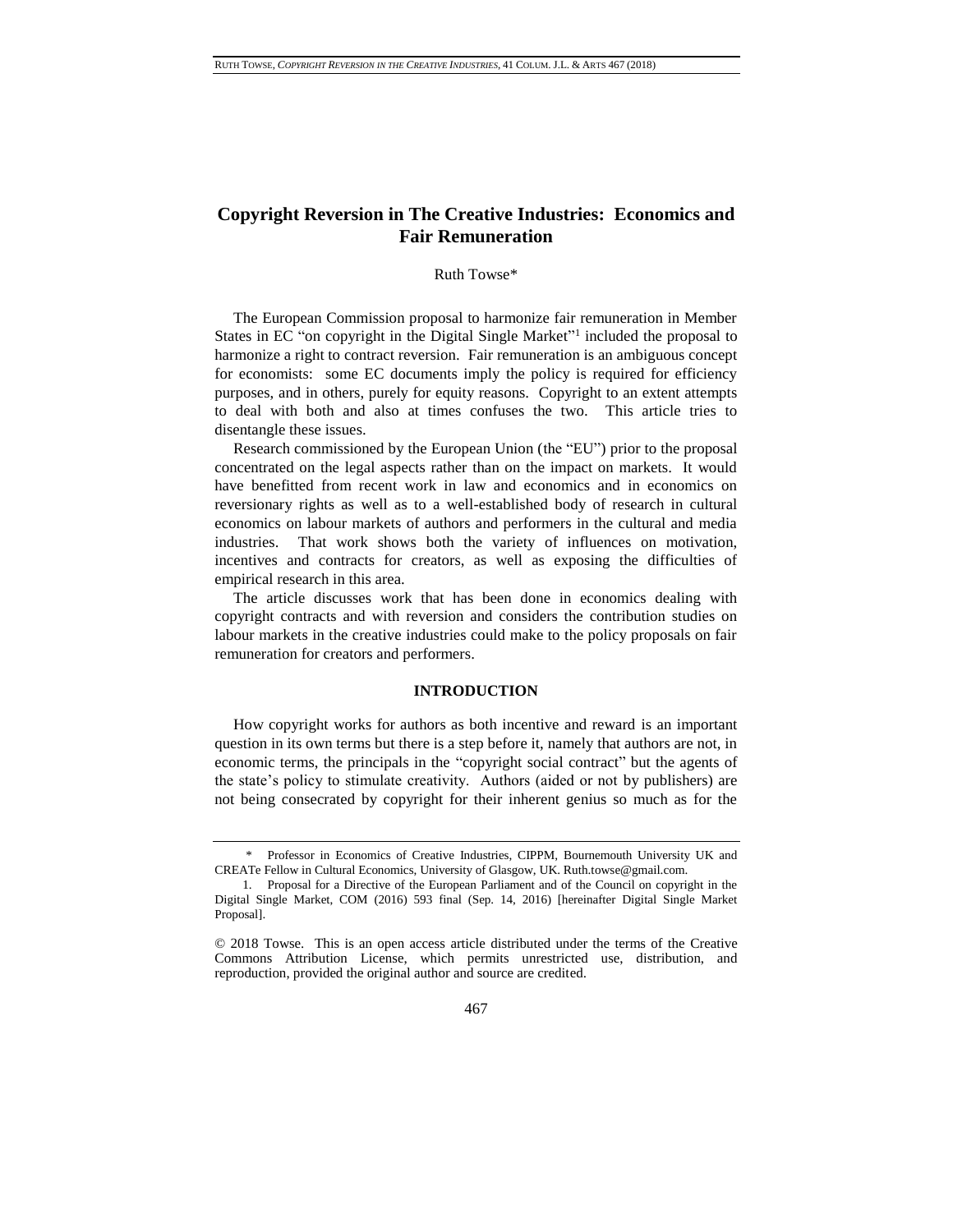benefits of the works they provide for society. The view that authors are agents of the state as producers of copyright works may not accord with the views of legal scholars or of the authors themselves but it should underpin the way economists analyse copyright. That approach views copyright in terms of social efficiency: how well copyright law achieves creativity for our society in terms of its aims. Moreover, policy towards copyright is increasingly motivated by the benefits that creators and copyright holders can bring to the economy via growth and employment in the creative industries—another efficiency aim and one that is in the preamble of almost every document concerned with copyright in the E.U. As we see from E.U. documents quoted in the next section, though, having stated stimulating economic benefits as its prime motivation, the focus of copyright policy turns immediately to copyright as a means of protecting authors from unfair treatment, an equity aim. There is inevitably a conflict here that one instrument, copyright law, is somehow expected to mediate between efficiency and equity objectives.

Economists like to think in terms of alternatives—which policy is relatively more efficient in achieving a set of objectives. Copyright law is not the only policy that aims to protect authors and performers: state provision and subsidy of the arts and culture are others, which also use financial means to recognize and reward creators. The difference is that the market is the mechanism that delivers the rewards via copyright, while public finance from state taxation delivers the grants and other types of subsidy. The alternative is there and is actively utilized; indeed both systems are complementary since works financed by arts subsidy are usually copyrightable. In addition, there are policy measures that are not specifically aimed at authors and performers that may improve their financial position, such as tax breaks, welfare payments policies, minimum wage and labor laws that benefit them as members of the workforce,<sup>2</sup> as well as preferential treatment for cultural products (as with E.U. audiovisual policy, fixed book agreements etc...) that are part of cultural policy. Anti-trust (competition) law might also be included in this list, as suggested later on.

Equity as a policy objective has proved difficult in economics even though few economists acknowledge that allocative efficiency in markets results in equitable distribution of the income they generate. Most of applied welfare economics is about the imperfections in both. The eponymous Pareto Optimality rule is a thought experiment about perfect social efficiency (an ordering of resources in which no one member of a society can be made better off without making another worse off) and Pareto complemented it with the empirical analysis of the distribution of wealth, thereby developing the eponymous Pareto distribution in statistics. A few other economists have proposed analogous definitions of equity: Baumol's concept of "superfairness"<sup>3</sup> is an attempt to apply a rule similar to that of Pareto Optimality, stating that maximum equity is achieved when one person's

<sup>2</sup>*. See* Jeremy De Beer, *Making Copyright Markets Work for Creators, Consumers and the Public Interest*, *in* WHAT IF WE Could REIMAGINE COPYRIGHT? 148, 167 (Rebecca Giblin & Kimberlee Weatherall eds., 2017).

<sup>3.</sup> WILLIAM BAUMOL, SUPERFAIRNESS: APPLICATIONS AND THEORY (1986).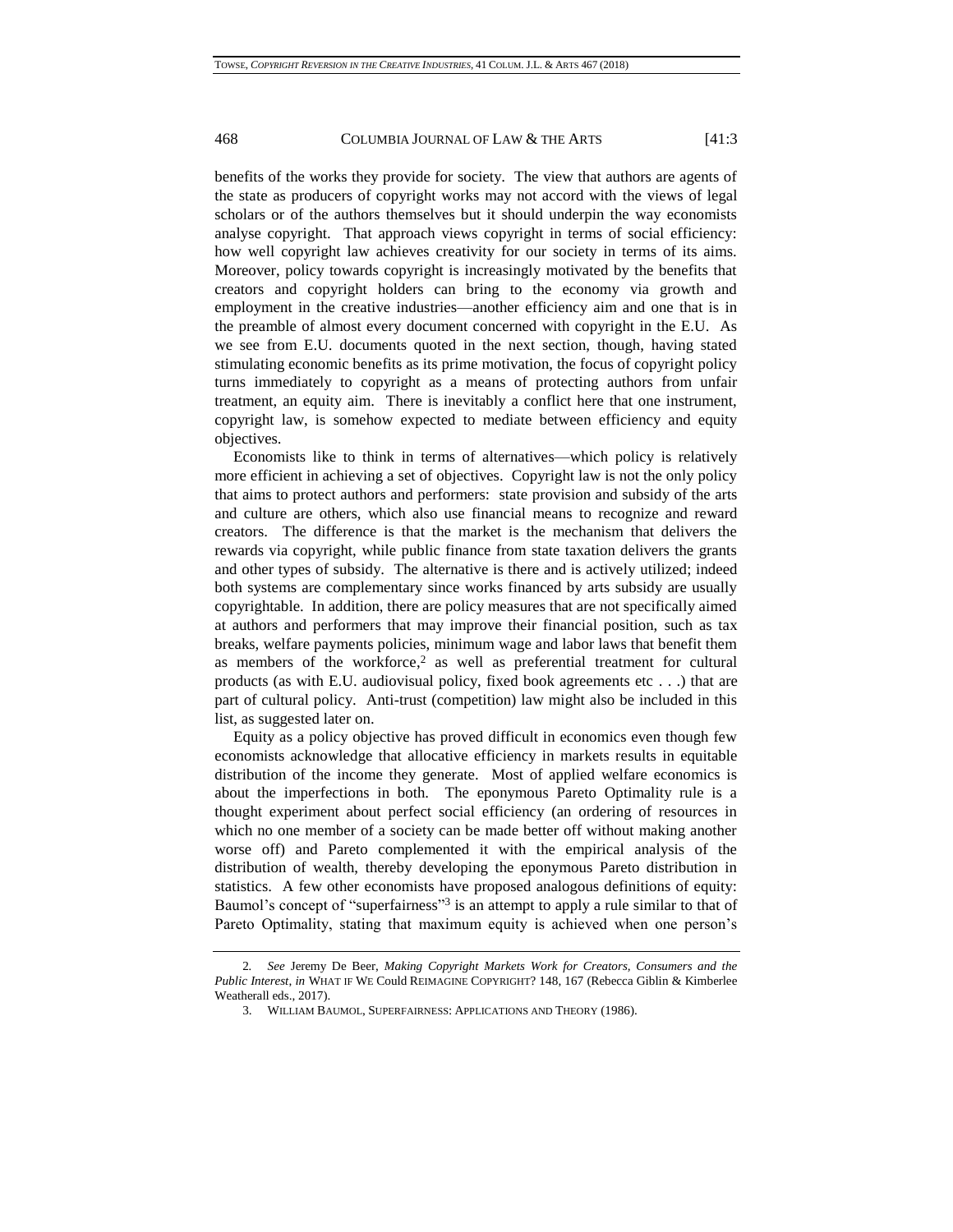utility can be improved without another's being reduced such that there is no envy—a situation that is feasible when people have differing preferences. Similarly, the "Shapley rule" is a rule for equity in the division of revenues between contributors to the production process. It has been used by Watt to determine a fair tariff for the use of music in radio broadcasting as well as being used in other (non-copyright) settings and may well be applied, as Watt suggests, to any other setting in which an undertaking relies on access to several different copyrights.<sup>4</sup> The "Shapley rule," put simply, is that rewards be distributed among participants according to the marginal contribution that each plays in a cooperative activity, such that each one does not receive less than that which she would have earned by operating alone.<sup>5</sup> These concepts are difficult to put into practice but, as with all models, they suggest ways of looking at real world problems, even if they are not always able to offer a practical solution. They are mentioned here not because they have been applied to regulating copyright contracts but to demonstrate that economists have applied their analytical skills to the question of equity and this could provide a way forward in the debate about fair remuneration. The several cases in which a 50:50 rule is adopted in relation to some aspects of copyright, e.g. for the division of income between author and publisher in equitable remuneration schemes, might be seen in this light.

Another concern of E.U. copyright policy is administrative efficiency, especially in relation to copyright management organizations ("CMOs"), whose administrative costs seem often to be confused with transaction costs in policy documents. Transaction costs are obviously associated with administration of the law but they are not about poor management. Their role in the economic debate lies in the effect that risk and asymmetric information have on negotiating principal agent relations, relevant here due to their role in the theory of contracts and bargaining.

This article is about recent proposals on how to increase the financial rewards to authors and performers by legislating via copyright law to regulate the contracts they make with the publisher who markets their works.<sup>6</sup> As copyright works through the market, rewards to creators are in general commensurate with the financial success of their works in the marketplace; consumers who purchase their work provide the revenue from which the publisher pays a portion to the author, thus providing an indirect link between the end user and the author or performer. The terms of the contract between the author and publisher for that portion, whether a one-off payment (a "buy-out") or royalty, and the income it generates for the author are what are being scrutinized by the E.U. Contracts in these industries have

<sup>4.</sup> Richard Watt, *Fair Remuneration for Copyright Holders and the Shapley Value*, *in* HANDBOOK ON THE ECONOMICS OF COPYRIGHT 120 (Richard Watt ed., 2014).

<sup>5.</sup> The concept originated in game theory of cooperative games and is essentially designed to inhibit the last "player" entering a cooperative agreement from "unfairly" exploiting his hold-up position by paying each according to the average of the total.

<sup>6.</sup> "Economic" is the adjective mostly used in the law literature instead of "financial" which is what it actually means. Economics recognizes a host of non-financial benefits in economic life; *see* Ruth Towse*, Partly for the Money: Rewards and Incentives to Artists*, KYKLOS 54, 2/3, 473, 490 (2001) (for a discussion of intrinsic and extrinsic motivation on the part of authors).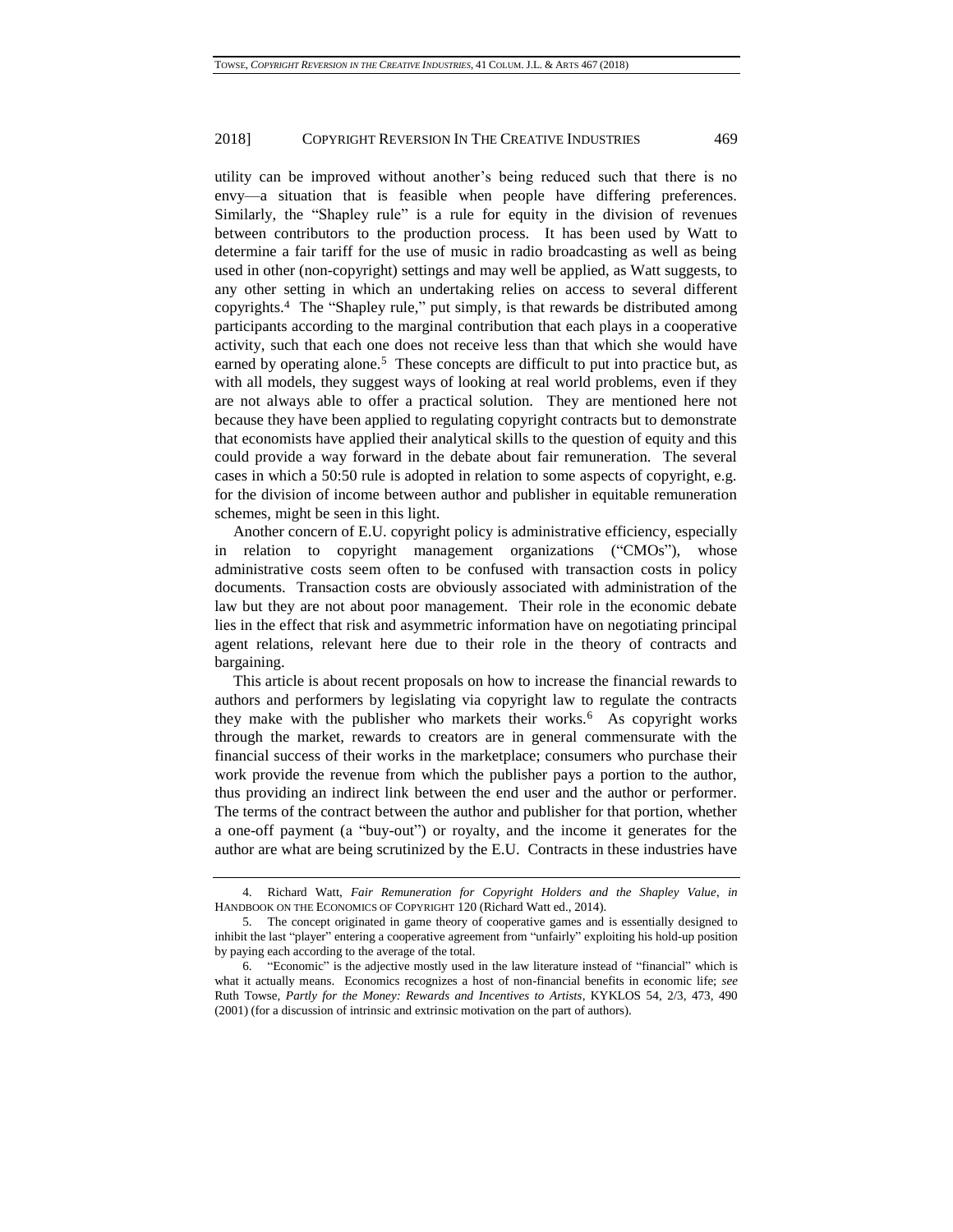rarely been seen as "fair" in the past but the contemporary concern is that in the digital marketplace, the mechanisms for payment to authors for all uses of their work have changed, reducing royalties, or even failing to reach authors at all.

This article works backwards from the recent proposals from the E.U. concerning the achievement of fair remuneration for creators to analysis of existing contract reversion provisions in the U.S. and Germany. It looks at the topic using the tools of economics—theory and evidence. Understanding the economics of the labour markets for authors and performers and the industrial organization of the creative industries is essential in evaluating the proposals for contract reversion. However, at a deeper level, the underlying policy objectives also need to be decided: whether they are to increase growth and productivity, increase access to copyrighted works or to achieve a fair deal for authors—in economic terms, do they aim for efficiency or equity?

# **I. EU COPYRIGHT POLICY AND PROPOSALS FOR FAIR REMUNERATION**

Several economic aspects of copyright law feature in E.U. policy documents: consistency of law and its effects on markets for creative goods and services in the Member States, i.e. the Single Market; its role in stimulating the creativity that fuels the creative industries; and the adaptation of these industries to the digital era. Accordingly, policy proposals come from several sources—those concerned with internal trade, with cultural production, and with the effects of the Internet and digitization—and each adopts a different emphasis on the role copyright law.

The 2016 Proposed Directive "on copyright in the Digital Single Market" identifies the need "to reduce the differences between national copyright regimes and allow for wider online access to works by users across the EU."<sup>7</sup> It follows on from President of the European Commission ("E.C.") Juncker's Political Guidelines, which "aim to achieve a wide availability of creative content across the E.U., to make sure that E.U. copyright rules continue to provide a high level of protection for right holders, and to maintain a good balance with other public policy goals, like education, research and innovation, or equal access for persons with disabilities, in the digital environment."<sup>8</sup> The Digital Strategy endorses these objectives, which "play an important part in Europe's economic and societal progress, international competitiveness and cultural diversity. They all address the needs of right holders and users of copyright-protected content alike."<sup>9</sup> Accordingly, the Digital Single Market Proposal aims to address these issues. Moreover, value creation and income and employment growth are increasingly noted as objectives of copyright, as stated in the European Parliament resolution of July 9, 2015, which asks that any change to copyright be accompanied by an

<sup>7</sup>*.* Digital Single Market Proposal, *supra* note [1,](#page-0-0) at 2.

<sup>8.</sup> *Communication from the Commission to the European Parliament, the Council, the European Economic and Social Committee and the Committee of the Regions: Toward a Modern, More European Copyright Framework*, at 2, COM (2015) 626 final (Dec. 9, 2015).

<sup>9.</sup> *Id*.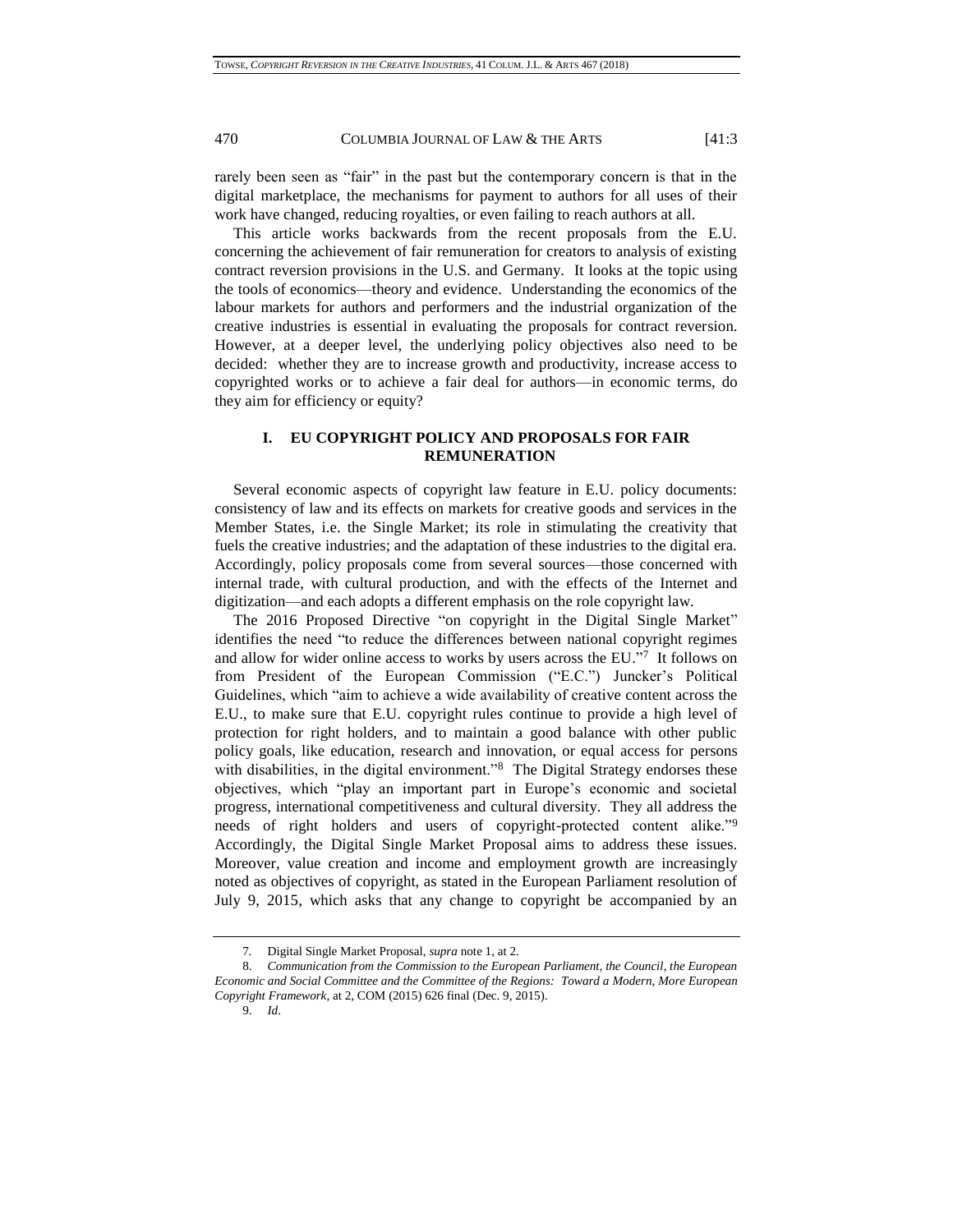assessment of its economic impact.<sup>10</sup>

These statements show that there are multiple policy objectives which are concerned both with economic efficiency in production of cultural content and with equity in the distribution of resources and these objectives seem often to be elided in discussions of copyright policy. The shortcoming is that there is one instrument (albeit a complex one) for multiple objectives.

Copyright is perceived by economists as predominantly grounded in efficiency, a trade-off between the incentives it offers authors and access by users. Its objective is to encourage the best possible use of resources to achieve the creation and distribution of creative content ("creativity") in the presence of market failure. Market failure is present in information markets due to the failure of the price mechanism to provide sufficient incentive to achieve the maximum production from resources because of free-riding. Copyright establishes statutory rights to protect authors' and performers' works so that they can obtain the efficient level of remuneration via the marketplace. It regulates economic relations between buyer and seller, thereby redistributing costs and benefits from what might otherwise be a free-for-all market. Setting a high level of protection for rights holders in order to provide the incentive for maximizing the growth of the creative industries creates a disincentive for users, however. While the long-term objective is the addition to the public domain of a freely available cultural heritage, during its term, copyright is a trade-off between incentives and disincentives to producers and consumers with implications for society at large.

To these efficiency objectives is added an equity objective and the two are apparently inextricably intertwined according to the proposers of the Digital Single Market directive. Digital technologies and the use of new business models put at risk "the development of European creativity and production of creative content. It is therefore necessary to guarantee that authors and right-holders receive a fair share of the value that is generated by the use of their works and other subjectmatter."<sup>11</sup> The proposal:

provides for measures aiming at improving the position of rightholders [NB not just authors and performers] to negotiate and be remunerated for the exploitation of their content by online services giving access to user-uploaded content. . . . Finally, authors and performers often have a weak bargaining position in their contractual relationships, when licensing their rights.<sup>12</sup>

As a prelude to this proposal, the European Parliament commissioned a study by

12*. Id*.

<sup>10.</sup> Resolution of 9 July 2015 on the Implementation of Directive 2001/29/EC of the European Parliament and of the Council of 22 May 2001 on the Harmonisation of Certain Aspects of Copyright and Related Rights in the Information Society, EUR. PARL. DOC. (2014/2256INI) 21(2014), https://perma.cc/WY5E-W2LN. Item 21 "[p]oints out that copyright-intensive industries employ more than seven million people in the EU; asks the Commission, therefore, to ensure that, in line with the principles of better regulation, any legislative initiative to modernise copyright be preceded by an exhaustive ex-ante assessment of its impact in terms of growth and jobs, as well as its potential costs and benefits."

<sup>11</sup>*.* Digital Single Market Proposal, *supra* note [1,](#page-0-0) at 3.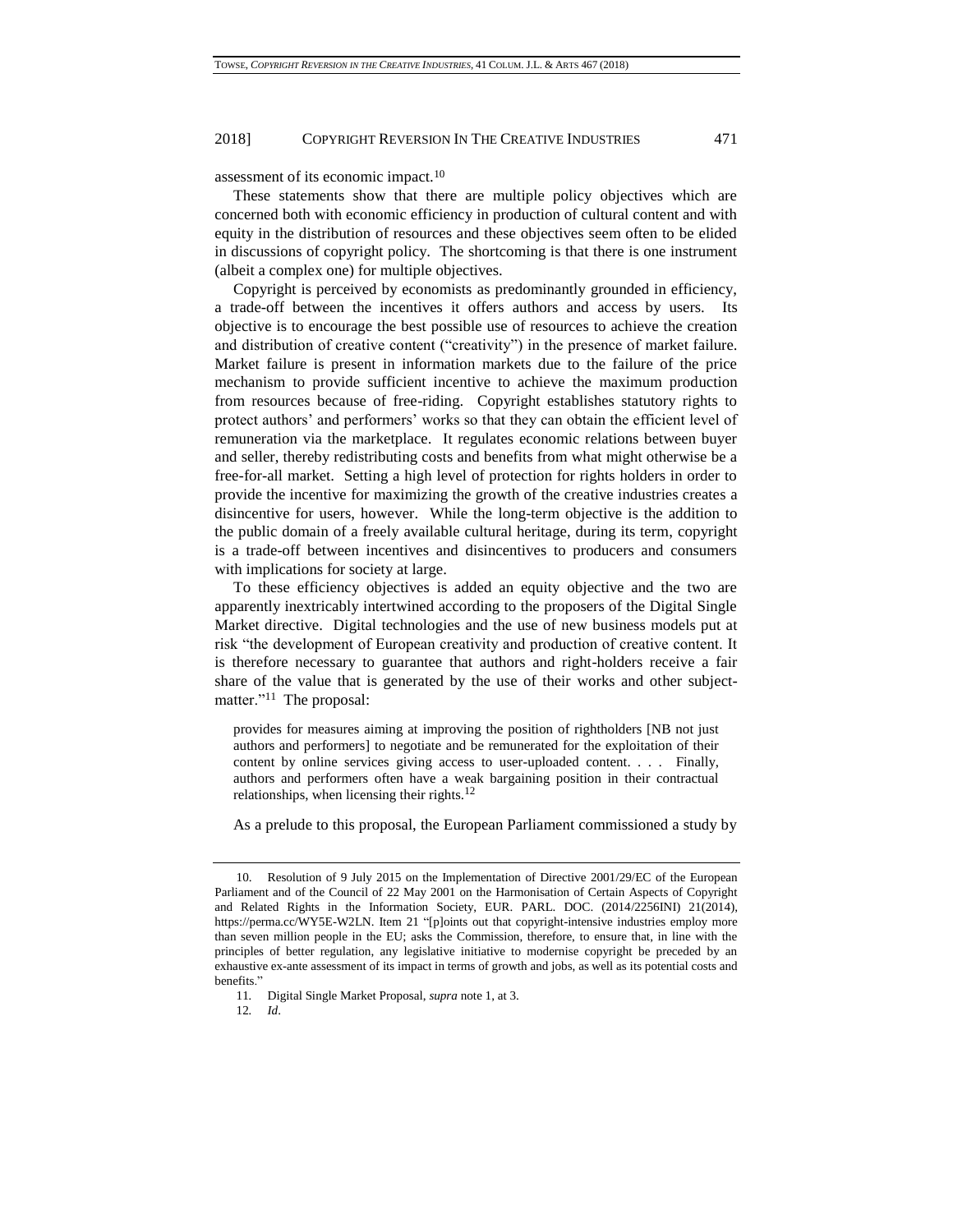<span id="page-5-0"></span>Dusollier et al. on copyright contracts in a selection of E.U. member states.<sup>13</sup> Despite the obvious economic role of contracts, the study was commissioned to consider only legal arrangements and practice.<sup>14</sup> Acknowledging that copyright contracts could secure financial independence for authors and performers by granting them "a fair remuneration," the authors were commissioned to provide an assessment of "the rules and legal provisions applicable in the EU that purport to protect creators in their contractual dealings."<sup>15</sup> Like other such endeavours, the study offered no definition of what is meant by a "fair share" or "fair remuneration."<sup>16</sup> It mentions the different doctrines of fairness or good faith present in the laws and rules of member states and also notes the German concept of "adequate remuneration," which is linked to collectively bargained remuneration. The authors conclude that "existing contractual protection of authors, as included in copyright law and, indirectly, in general contract law, appears not to be sufficient or effective to secure a fair remuneration to authors or address some unfair contractual provisions."<sup>17</sup>

To remedy this situation, the Digital Single Market directive proposes obliging Member States to improve the protection of authors as follows: Article 14 requires Member States to include obligations to improve transparency of reporting to authors and performers, with "modes of exploitation, revenues generated and remuneration due" given as examples. Interventions need not be the same in each state and can be adjusted for administrative burden. Article 15 requires Member States to establish a contract adjustment mechanism, in support of the obligation provided for in Article 14: "Member States shall ensure that authors and performers are entitled to request additional, appropriate remuneration from the party with whom they entered into a contract for the exploitation of the rights when the remuneration originally agreed *is disproportionately low compared to the subsequent relevant revenues and benefits* derived from the exploitation of the works or performances."<sup>18</sup>

<sup>13.</sup> S. DUSOLLIER, ET AL., EUROPEAN PARLIAMENT'S COMMITTEE ON LEGAL AFFAIRS, CONTRACTUAL ARRANGEMENTS APPLICABLE TO CREATORS: LAW AND PRACTICE OF SELECTED MEMBER STATES (2014), https://perma.cc/TXC9-7FLY [hereinafter Contractual Arrangements Applicable to Creators].

<sup>14</sup>*. Id*. at Abstract. It is to be regretted that policy-makers do not perceive the value of interdisciplinary research on copyright. An earlier study for the UK's Intellectual Property Office had taken into account both legal and economic aspects and empirical evidence but its results were not used. Strategic Advisory Board for Intellectual Property Policy [SABIP], *The Relationship between Copyright and Contract Law* (2010 by Martin Kretschmer, Estelle Derclaye, Marcella Favale and Richard Watt), *available at* https://perma.cc/N55M-JF2W. The Dusollier report, *supra* note [13,](#page-5-0) recommended that a new economic study of authors' remuneration be undertaken, presumably the result was Renumeration of Authors and Performers for the Use of Their Works and the Fixations of Their Performances, European Economics/IViR, European Comm. DG Communications Networks, Content & Technology. It is discussed in detail in the text below.

<sup>15.</sup> Contractual Arrangements Applicable to Creators, *supra* not[e 13,](#page-5-0) at 62.

<sup>16.</sup> The word "fair" is bandied about in many such legal discussions, yet use of the adjective in English is quite varied: "fair weather," a "fair wind," a "fair maid," even a "fair amount" have nothing to do with distributive justice (though the antonym "unfair" usually does).

<sup>17.</sup> Contractual Arrangements Applicable to Creators, *supra* not[e 13,](#page-5-0) at 13.

<sup>18.</sup> Digital Single Market Proposal, *supra* note [1,](#page-0-0) at 30 (emphasis added).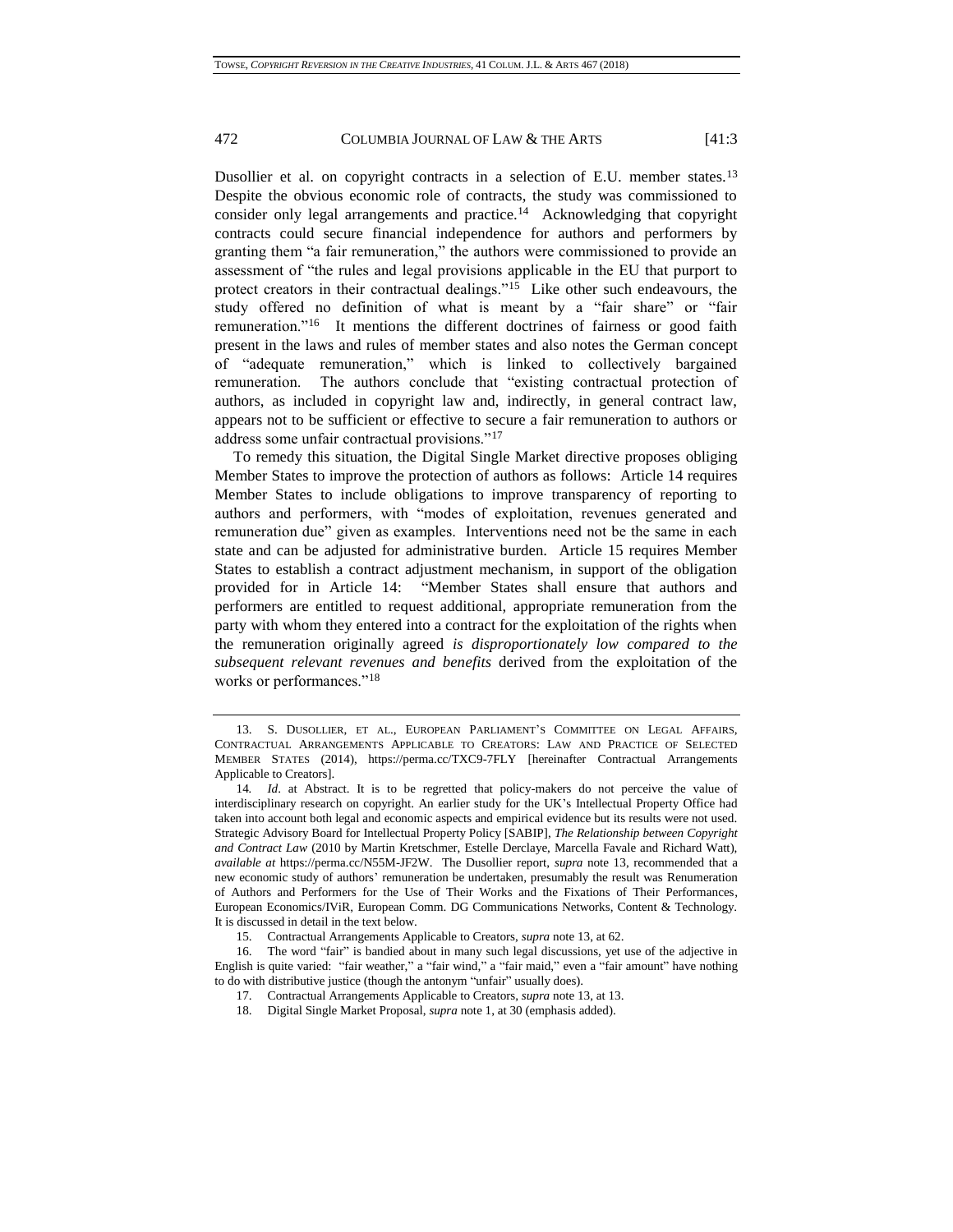This defines the E.U.'s conception of "unfair" remuneration applicable to Article 15 (the so-called "best seller clause"). Article 16 requires Member States to set up a dispute resolution mechanism for issues arising from the application of Articles 14 and 15. Disputes about the obligations under Articles 14 and 15 may be submitted to a "voluntary, alternative dispute resolution procedure," though there is no precision for how this mechanism will look, or why authors and performers will be inclined to use it, given the perceived "black listing" threat that prevents most creators and performers from auditing contracts.<sup>19</sup>

<span id="page-6-0"></span>In order to inform the proposed Directive on the possible impact of its proposals on the creative industries, the E.C.'s DG Communications Networks, Content & Technology commissioned a study from Europe Economics and IViR (hereinafter "EE/IViR").<sup>20</sup> The report, which focused on the audiovisual sector, outlined the main analytical economic elements that authors' and performers' contracts have to address: risk, asymmetric information and incentives, standard topics which have long been explored in depth in the literature on the economics of copyright, in particular by Watt.<sup>21</sup> The empirical part of the  $EE/IViR$  study was ambitious in attempting to substitute the effect of the "legal framework" on remuneration (earnings) for the usual variables adopted as determinants of earnings in labour market studies—qualifications, experience, age, etc. The legal framework was defined as: rules on the form of payment; collective bargaining; exclusive/nonexclusive nature of rights; waivable/non-waivable character of non-exclusive rights; and rules on transfers of rights (e.g. specification of modes of exploitation, limit on transfer of rights of future works, future modes of exploitation). These are important considerations but difficult to deal with statistically; dummy variables can be used but with so many qualitative variables, statistical significance can become an issue, especially when covering a number of different Member States with diverse cultural markets in terms of size and institutional arrangements, such as the organisation of and subsidy to the arts, all of which impact on labour markets in the cultural sector.

It is worth considering the significance of these organizational differences as they relate to musicians. Musicians and singers working in orchestras and opera companies in most of the Member States in the E.U. selected in the EE/IViR study have regular employment contracts with the state or municipal cultural administration that owns and manages these organisations and they are paid on salary scales and with conditions of work similar to those of civil servants. Rates of pay are negotiated collectively within the state administrative apparatus and in some places (e.g. Germany) collective bargaining is enshrined in law. Copyright earnings are of little importance in these circumstances. Contrast the U.K., in

<sup>19.</sup> Thanks to Martin Kretschmer for this point.

<sup>20</sup>*.* Contractual Arrangements Applicable to Creators, *supra* not[e 13.](#page-5-0)

<sup>21</sup>*. See* RICHARD WATT, COPYRIGHT AND ECONOMICS: FRIENDS OF FOES? (2000), and Richard Watt, *Copyright and Contract Law: Economic Theory of Copyright Contracts*, 18 J. INTELL. PROP. L. 173 (2010) for application specifically to copyright contracts between author and publisher and with the CMO. *See also* Ruth Towse, *Copyright and Economic Incentives: An Application to Performers' Rights in the Music Industry*, 52 KYKLOS 369 (1999).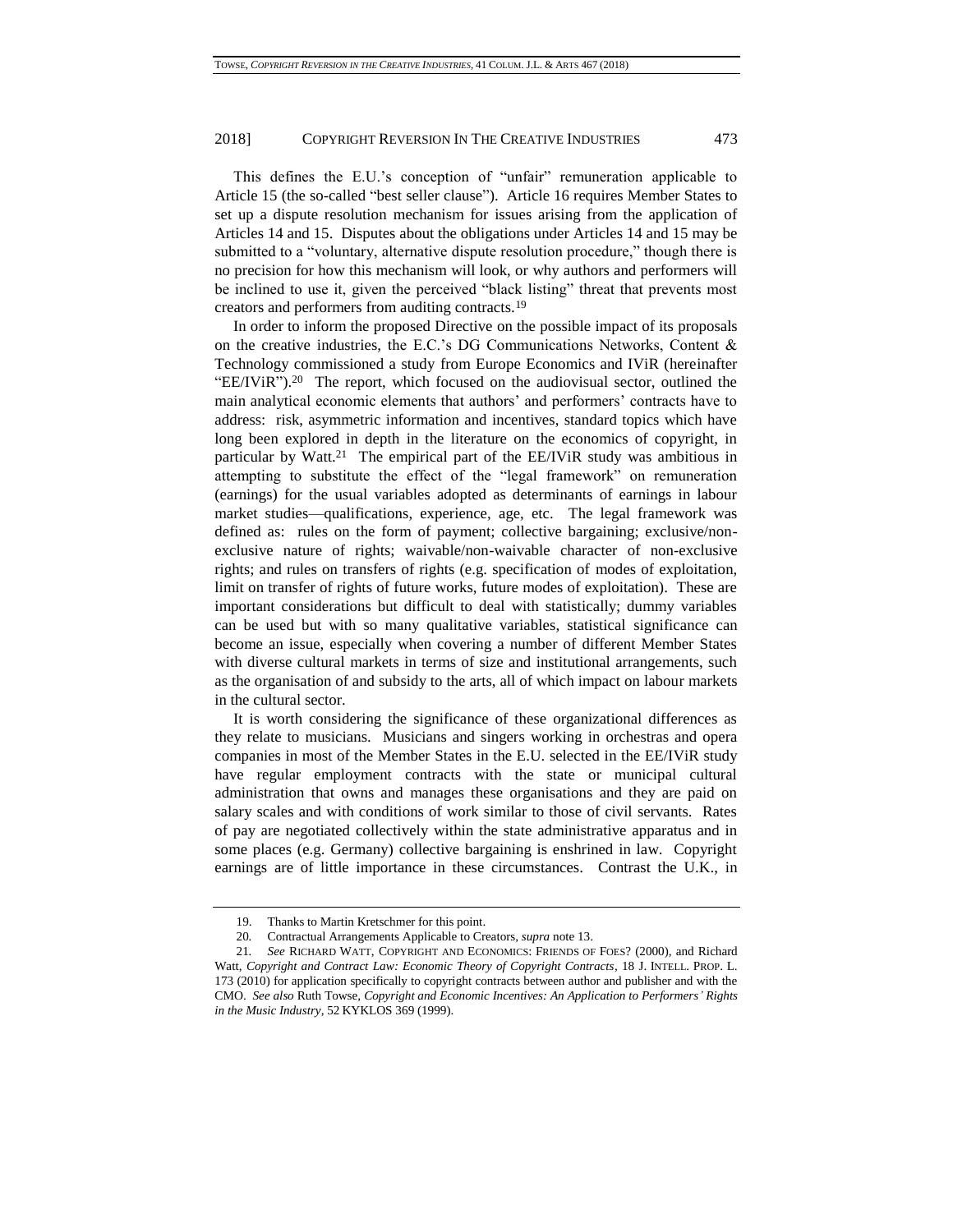which orchestras and opera companies are private, non-profit organisations in receipt of public subsidy, which fluctuates over relatively short periods. The performers are members of trade unions (Musicians' Union and Equity) which negotiate pay and conditions on a voluntary basis with the organisations that represent the orchestras and opera companies. Performers may be (and often are) freelancers also working on the open commercial market as session players or in diverse ensembles; as such, they negotiate individual contracts, some of which would be buy-outs. Similar arrangements are in place for performers in theatre, TV and film. Copyright has considerably greater significance for them. It is therefore difficult to survey performers working in such different organizational environments.

The EE/IViR study ran into problems of data collection of a more elementary kind, however, as they freely admitted. The survey method it adopted resulted in what they describe as biased and inconsistent data. Even with a rigorous sampling process (which they did not use), there is always the worry that responses are biased as response rates for surveys of authors and performers are typically low. That seems to have been the case here and moreover, with so many variables, there were very few replies in some categories. As the report frankly states, only limited inference can be drawn from the results. In fact, lack of good data has been the barrier to nearly all empirical research on the impact of copyright on remuneration and by extension, to the economic importance of copyright to GDP and economic growth.<sup>22</sup>

With that in mind, this article now proceeds by examining economic research on labor markets in the creative industries and on the economics of contracts in order to provide a context for evaluating the E.U. proposals outlined above.

#### **II. ECONOMIC STUDIES OF ARTISTS' LABOUR MARKETS**

Research on artists' labor markets in cultural economics goes back to the pathbreaking book on performing arts by Baumol and Bowen<sup>23</sup> which included evidence on performers' earnings. The authors' main hypothesis, now known as Baumol's Cost Disease, identified the cause of increased costs of the performing arts as due to the combination of little (or zero) scope for productivity improvements in the performing arts (theatre, opera, orchestras, TV programme production)—the so-called 'stagnant' sector—with rising wages due to increases in productivity in the "dynamic" sectors of the economy. This triggered a host of empirical studies on performers' earnings and employment characteristics, which showed that official data sources were biased or non-existent and that only through surveys could a realistic picture emerge.<sup>24</sup> A number of surveys from Finland to

<sup>22</sup>*. See* Ruth Towse, *What We Know, What We Don't Know and What Policy-Makers Would Like Us to Know About the Economics of Copyright*, 8(2) R. ECON RESEARCH ON COPYRIGHT 101 (2011).

<sup>23.</sup> WILLIAM BAUMOL AND WILLIAM BOWEN, PERFORMING ARTS: THE ECONOMIC DILEMMA (1966).

<sup>24.</sup> One early study was Randall Filer, *The Starving Artist: Myth or Reality? Earnings of an Artist in the United States*, 94 J. POLITICAL ECON. 56 (1986). Filer used US Census data on earnings of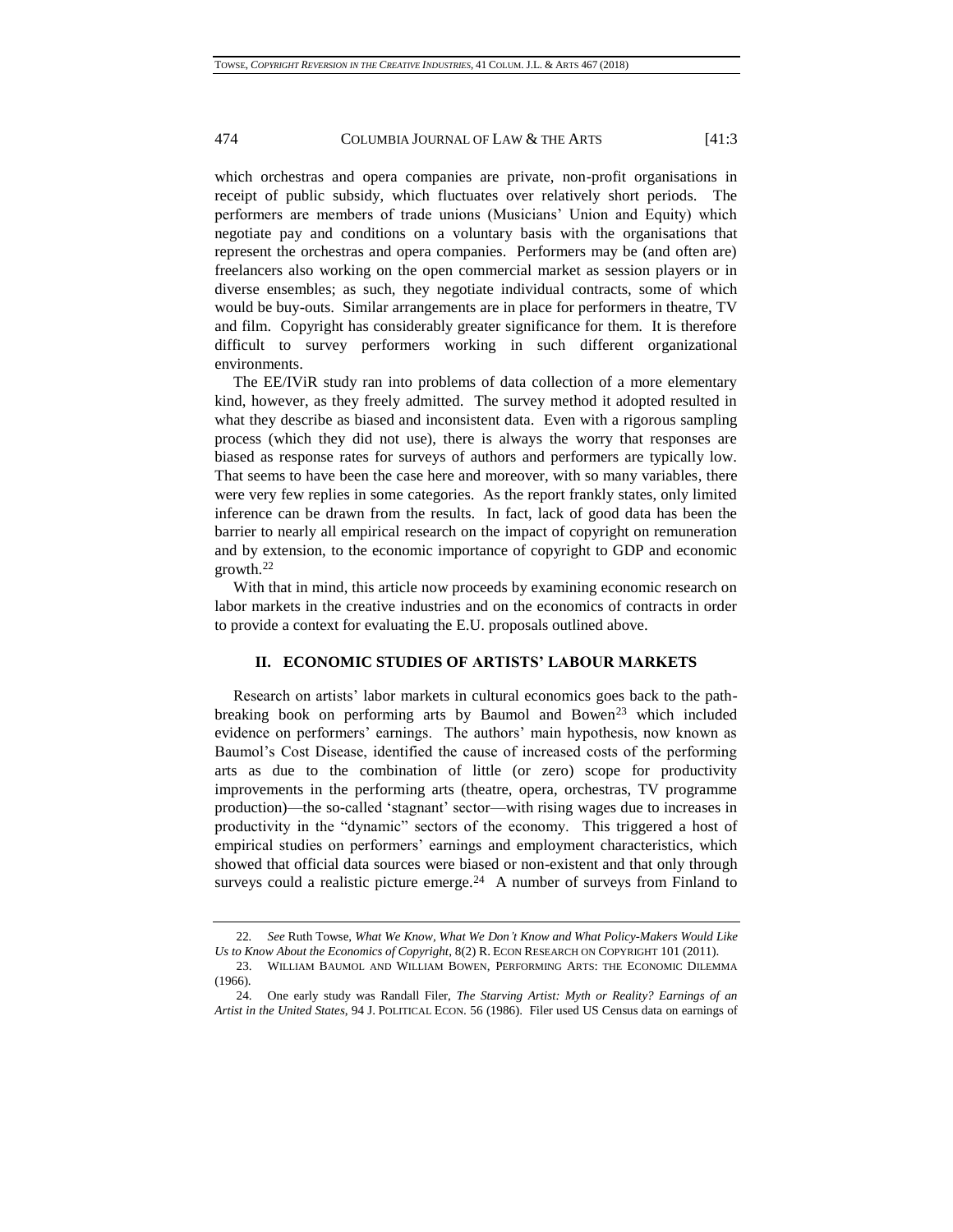Australia have shown that the "typical," i.e. median, authors and performers (known as "artists" in this literature), have incomes that are lower than the national average for workers with an equivalent level of education. Research has shown that only a proportion of their income is due to "arts" work, the rest coming from multiple-job-holding in arts-related and non-arts occupations (and often family and spouse support), despite their having higher than average educational attainment and independently of age or experience.<sup>25</sup> Copyright only applies to that part of their income due to arts work.

The overall distribution of artists' earnings in the creative industries is typically skewed, with very few superstars earning very high incomes while the majority earn below national average incomes. Despite that, there is an excess supply of labour, with numerous artists trained in a huge number of "vocational" university and specialist college courses entering the labour market, but the majority unable to find the type of work they had hoped to do. In other words, this is a labour market that does not function like other labour markets or according to labour economists' models (though nowadays other labour markets are following suit in the zerocontract, Uber style world). Similar research has been conducted on earnings from copyright for literary authors in the U.K. and Germany, notably by Kretschmer and Hardwick,<sup>26</sup> which showed the same features—copyright does not affect much of their work and earnings from writing are most likely to be very low. It must be concluded that measures in copyright law to achieve fair remuneration and to improve the bargaining position of creators would likely relate to only part of their work.<sup>27</sup>

<span id="page-8-0"></span>Several lessons have been learned from this research: one is that official labour surveys and statistics do not provide an accurate view of authors' and performers' labour markets; they focus on employment and on the occupations being undertaken in census or survey weeks and may fail to take into account selfemployment and multiple job-holding that is typical of authors and performers hence the need for surveys. Those shortcomings are now beginning to be rectified, however, for example, in U.K. official data. Furthermore, it is not easy to categorize creative work, which may involve several functions—authors such as songwriters and choreographers may also be performers; each part of their work might be subject to a different payment and other contractual arrangements.

persons who were classified as artists (authors, performers etc. . .). The Census asks respondents to identify their occupation in terms of what work they do in Census weeks: thus an actor working as a waiter in a Census week is classified as a waiter. It stimulated a number of irate counter-studies showing the fallacy of using census data.

<sup>25</sup>*. See* Greg Wassall & Neil Alper, *Occupational Characteristics of Artists: A Statistical Analysis*, 9 J. CULT. ECONOMY 13 (1985). The median is the statistic (the "halfway mark") to be preferred to the average for distributions that are skewed, as in these labour markets.

<sup>26.</sup> MARTIN KRETSCHMER & PHILIP HARDWICK, AUTHORS' EARNINGS FROM COPYRIGHT AND NON-COPYRIGHT SOURCES: FROM A SURVEY OF 25,000 BRITISH AND GERMAN WRITERS (2007), https://perma.cc/32AY-SA72.

<sup>27.</sup> It could, of course, be argued that if they earned more from copyright, creators and performers could devote more time to their chosen occupation; surveys always find that the limitation to how much time they spend on arts work is reported as being insufficient income from that work.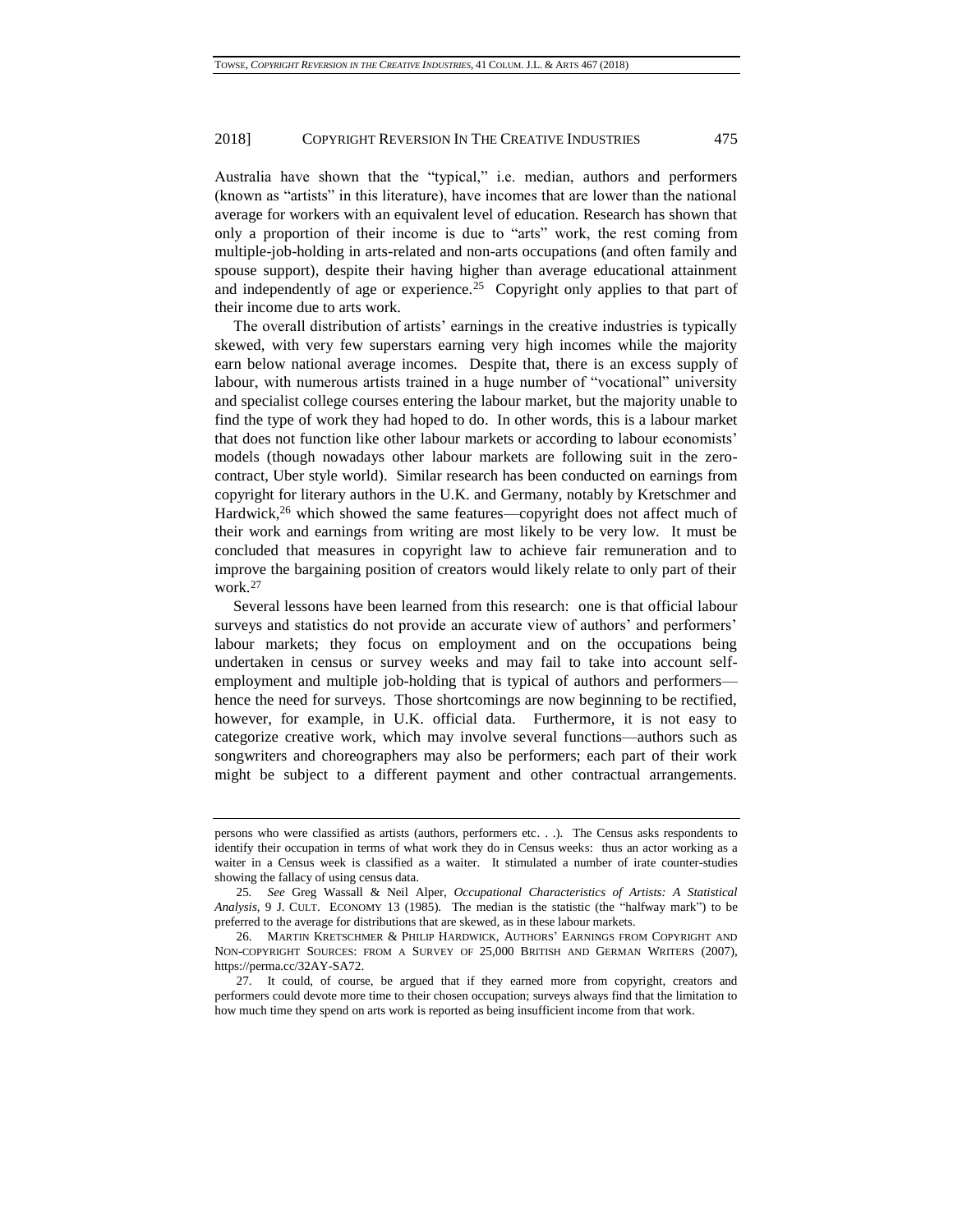Finally, when asked about motivation to remain in their professions despite relatively low earnings, many authors and performers report non-financial motives (love of their work, need for self-expression, independence) as their objectives, subject to being able to earn a basic income. In relation to copyright, the moral right is often reported as having a greater incentive than economic rights for that reason: creators seek recognition and status and they feel that is provided by copyright.<sup>28</sup> Similarly, subsidies to individual artists and grants and prizes awarded by peer groups also confer recognition and status. The amount and generosity of those items vary considerably from country to country and within Europe: a striking example is that in Norway, thirty-year state-funded stipends paying the same as a civil servant are granted to selected authors to encourage the development of literature in the Norwegian language, whereas an author in the U.K. would count herself lucky to get a grant for one year (but could obviously reach a far larger potential market). Cultural subsidies are not harmonized in the E.U., nor is there any plan for harmonization, though these subsidies have a significant impact on market outcomes in the creative industries.

A particular feature of these labour markets is the prevalence of superstars. Several explanations have been put forward for this phenomenon: the tendency of consumers to follow the crowd, exacerbated in the digital world by social media; reduction of search costs for consumers in the face of excess supply of content; heavy promotion and advertising by publishers; and the use of algorithms to tailor goods offered to the consumer to their observed tastes, producing network effects that are self-reinforcing and perpetuating. The result is that there is a very substantial concentration in content goods markets on a very small proportion of the total catalogue of published works (with added competition from older catalogues being cheaply exploited by publishers) and accordingly, concentration on the few superstar authors and performers who create them with extreme skewness in earnings distributions. This concentration is being exacerbated in the digital world.<sup>29</sup>

Another feature of the creative industries that undermines earning power is competition: there is a permanent excess supply of wannabe authors and performers on the one hand and increasing oligopolization of markets for creative content on the other. The effect of excess supply of labour simply means that if an author or performer objects to the terms offered by a publisher, there is always someone in the queue behind them who is willing to accept the terms. In addition to reducing the competition for authors' services, oligopolization strengthens the control that an enterprise has over the terms of use of the creator's work.<sup>30</sup> Once

<sup>28</sup>*. See* Kristín Attladottír, Martin Kretschmer & Ruth Towse, *Artists, authors' rights and copyright*, *in* HANDBOOK ON THE DIGITAL CREATIVE ECONOMY 274 (Ruth Towse and Christian Handke eds., 2013).

<sup>29.</sup> *The Paradox of Choice: The Modern Entertainment Industry is a Nirvana for Consumers* February, ECONOMIST.COM (Feb. 11, 2017), https://perma.cc/S6T4-MVEJ.

<sup>30.</sup> In 2009, CIPPM at Bournemouth University organized a symposium with representatives of professional associations and trade unions for authors and performers; all reported this problem. *See* Contractual Arrangements Applicable to Creators, *supra* not[e 13.](#page-5-0)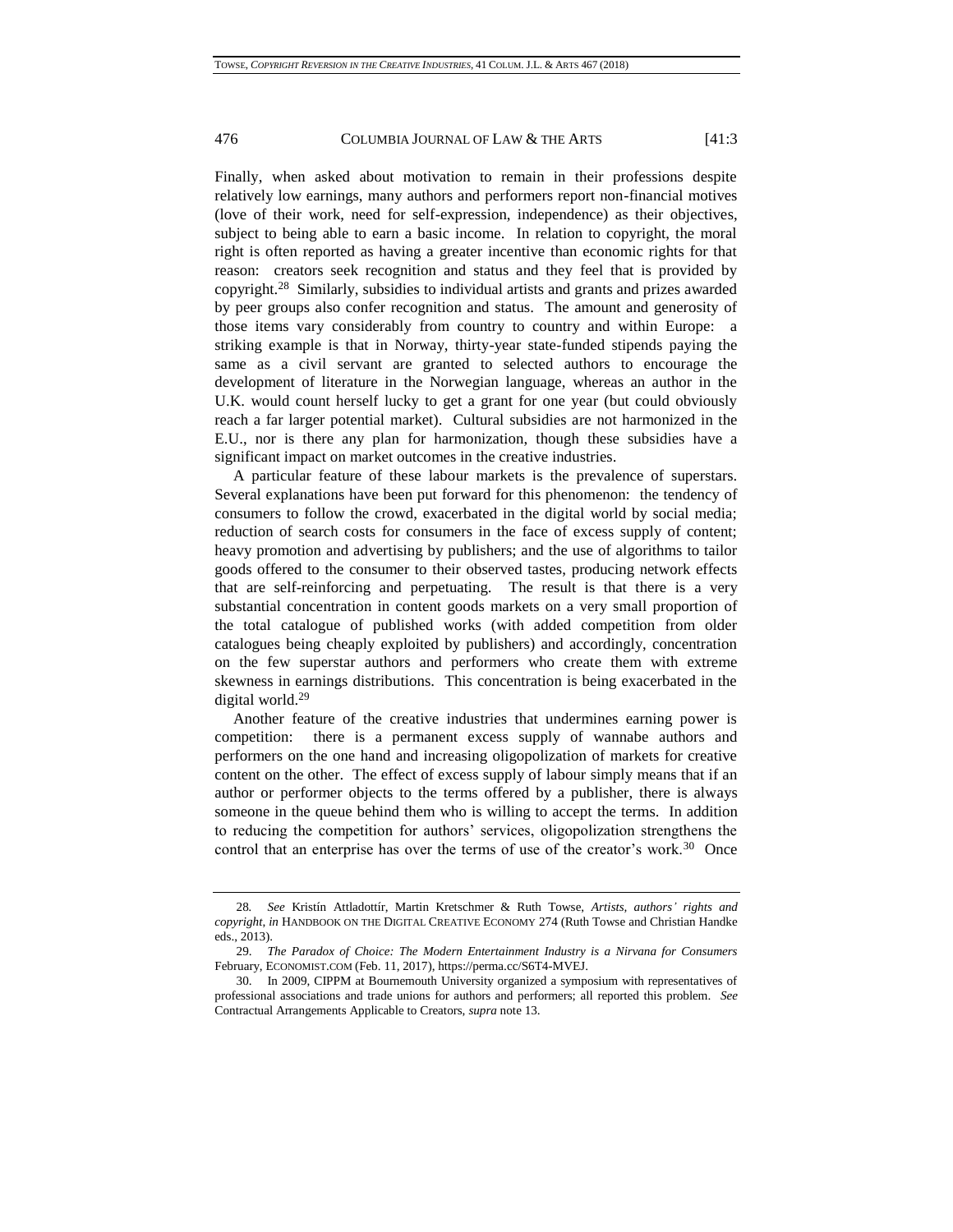assigned to the publisher, copyrights are tradeable assets that enable industry mergers and take-overs without recourse to the creator. That was the basis of the George Michael case and (at the time of writing) Paul McCartney's claim to his publication rights. 31 Assignment of recording rights is also the reason why record labels are free to make deals with online music providers.

<span id="page-10-0"></span>Besides these features of the labour market for artists, there are particular economic aspects to authors' and performers' contracts in the creative industries. Caves' appropriately entitled book *Creative Industries: Contracts between Art and Commerce* details features of production specific to the creative industries—radical uncertainty about demand for new works, the combination of different skills in team work in sequences of production—which he utilized to explain authors' and performers' contracts.<sup>32</sup> Caves applied contract theory, an application of principal agent theory, to analyze the chain of production from author/performer to the market, showing why publishers who invest in creative products insist on the transfer of all rights to them. The reason for the control of rights is to protect sunk investment by preventing hold-ups in the subsequent decision processes that take place after the initial work has been acquired and once production proceeds. Most media products, particularly sound recording, film and broadcasting, require a sequence of inputs to produce an output embodying various rights and works. Investment decisions and contracts with diverse suppliers have to be made along the chain of production and, without the power to control rights and hence decision-making, the cost and uncertainty of producing these goods would be that much greater. This analysis of the principles of contracting applies to artists of all kinds working in the creative industries.

Copyright's bundle of rights can be exercised in several ways—by individual contract, by an agent or collectively—according to which rights are involved and the markets in which the final product is sold or licensed, and they may be licensed separately (and usually are) as they relate to different markets, to different product formats and activities. In principle, the author may retain some rights but in practice the publisher requires assignment of them all. Complexity of rights and uses in the digital era, while analogue works are still present, is creating an anticommons, which few fully understand, making it impossible for the author or performer to make an informed decision ex ante about how much she will earn.<sup>33</sup>

What all these features of markets in the creative industries very often add up to is a "take-it-or-leave-it" set of terms, conditions and royalty rates offered by the industry side of the contract to the author or performer.

<sup>31.</sup> Panayiotou and Others v. Sony Music Entertainment (U.K.) Ltd., 1994 ChD 142. Rights to part of The Beatles' repertoire was eventually bought by Sony, being contested by Paul McCartney at the time of writing. *See* Dan Rys*, A Brief History of the Ownership of the Beatles Catalog,* BILLBOARD (Jan. 20, 2017), https://perma.cc/3HNB-PZ4P.

<sup>32.</sup> RICHARD CAVES, CREATIVE INDUSTRIES: CONTRACTS BETWEEN ART AND COMMERCE (2000).

<sup>33.</sup> Contractual Arrangements Applicable to Creators, *supra* not[e 13,](#page-5-0) at 103.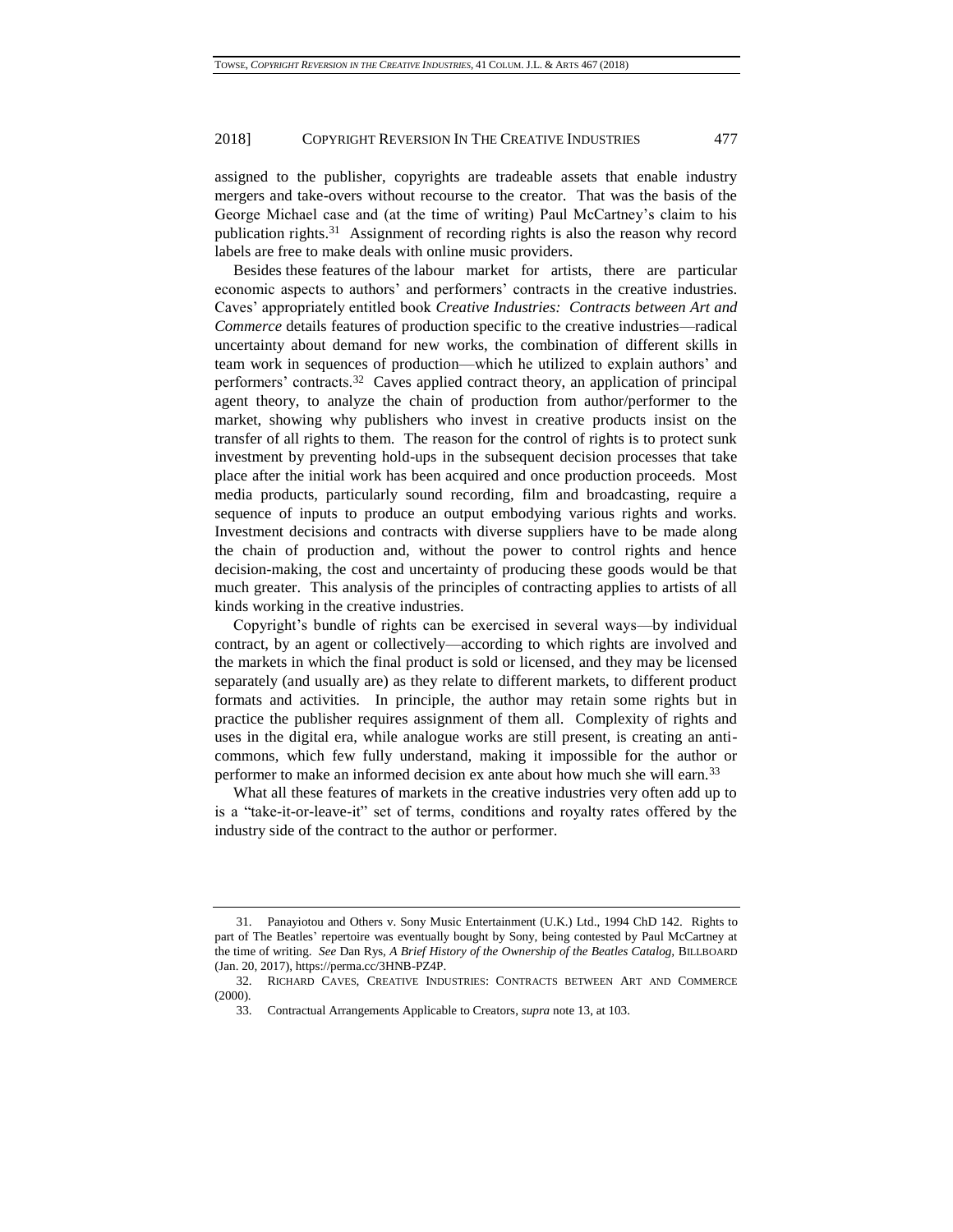# **III. ECONOMICS OF BUY-OUT VERSUS ROYALTY CONTRACTS**

A particular concern of the E.U. proposals on fair remuneration is buy-outs, which seem nowadays mostly to prevail in the film industry and journalism. Caves' analysis of the film industry explains the economic logic from the point of view of the film studio—their need to control all rights in order to secure finance for investment in the sequence of production involved in producing a distributable film.<sup>34</sup> Historically, however, buy-outs were the norm in most "creative industries." A frequently quoted example is the £10 price paid to Milton for "Paradise Lost" in 1667, with an equivalent worth of £2,203.88 in 2016, according to the Bank of England Inflation Calculator—so not quite as paltry as is often suggested.<sup>35</sup> Music publishing is a typical market in the creative industries and a very old one. Research on the economic history of this industry showed that up until the 1920s, songwriters were routinely paid a lump sum for the "copyright" (i.e. all rights), of which some payments were very high considering the size of the 19<sup>th</sup> century market. Though the performing right existed for non-dramatic works, it was not exercised and the one-off fee was the composers' sole source of remuneration from publishing. The performing right was not exercised because it was not in the perceived interests of music publishers whose business model relied on profits from sales of sheet music that they advertised by "plugging" live performances in music halls and concerts. As sales of printed music fell around the turn of the twentieth century, and with the formation of the Performing Right Society ("PRS") in 1914, publishers and songwriters began to apply the performing right, initially for live performances and later, with the development of radio, for broadcasts, which for quite some time (solely on the BBC) were mostly of live performances. From 1911, the mechanical right also provided a source of royalties to composers and songwriters for the use of their work in sound recordings. The royalties from these rights, the share of which was paid direct to the songwriters, gave them the first sources of income independent of the music publisher.<sup>36</sup> With this form of remuneration, there was a huge output of songs throughout the nineteenth and early twentieth centuries, the hits of which earned publishers high sales revenues (despite widespread, industrial-scale piracy).<sup>37</sup>

In a perfectly competitive market economy with perfect anticipation of future revenues and costs, a single upfront buy-out payment would pay the same as the present value of future royalty earnings. It is easy to see that market imperfections interfere with this economic nirvana; both authors and publishers are risk averse, though not equally so, and information asymmetries about the chance of success of the work, the resources that each will invest in getting the work to market, the

<sup>34.</sup> CAVES, *supra* note [32.](#page-10-0) These days, up to a third of the finance for a film comes from presales, which explains the emphasis on control.

<sup>35.</sup> *Bank of England Calculator*, BANKOFENGLAND.CO.UK, https://perma.cc/VPL3-3HUA (last visited Feb. 12, 2018).

<sup>36.</sup> For songs, grand rights of dramatic works were mostly contracted directly with the theater.

<sup>37.</sup> On all these points*, see* Ruth Towse, *Economics of music publishing: Copyright and the market*, 41 J. CULT. ECON. 403 (2016).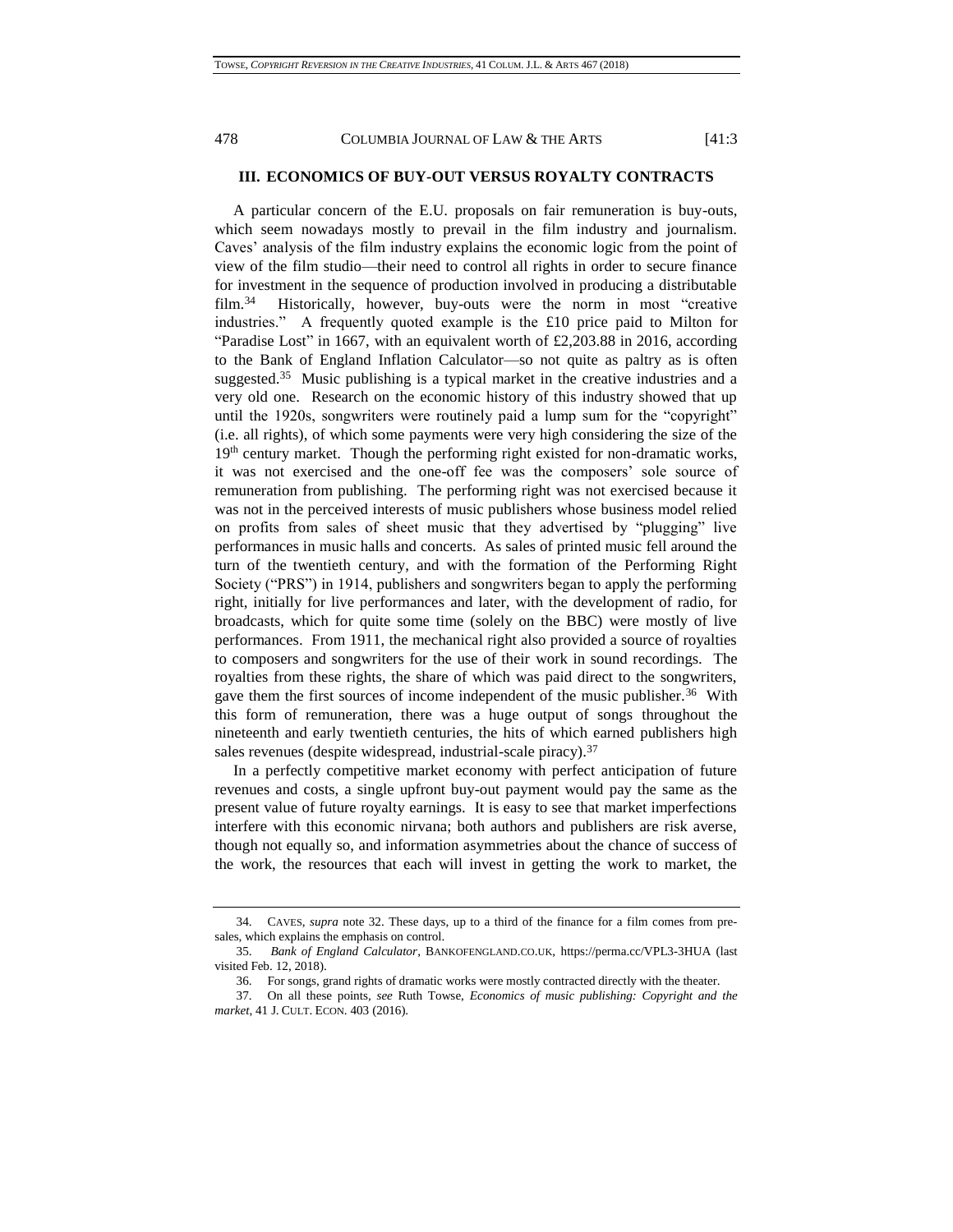possibility that the publisher can free-ride on the intrinsic motivation of the author etc... require a contract that trades-off incentives with risk-sharing.<sup>38</sup> Royalty contracts exist because they deal with the sharing of risk, though if the parties could agree on the eventual pay-off and each were risk-neutral, a fixed fee payment would be more efficient.<sup>39</sup>

<span id="page-12-0"></span>Given uncertainty and asymmetric information, some contractual deals will overstate the value of future earnings and others understate them. Best-seller clauses concentrate on the latter and ignore the former (as is also the case with the artists' resale right—artists are not required to compensate buyers for any loss due to a price paid in the initial sale that turned out on resale to have been "too high"). A royalty contract implicitly allocates risk between the parties while offering each the incentive to maximise revenues; a contract also has to encourage contract fealty and be enforceable.<sup>40</sup> Analytically-speaking, there are several types of contracts implicit, relational, option contracts; Caves' book expounds the economic explanation for their adoption in the very differing circumstances of the various creative industries, in terms of the complexity of the chain of production and sequence of sunk investment. In practice, contracts split up rights, have variable royalty rates, may offer an advance, $41$  and offer different timings of payments, reversion clauses and so on within those categories.<sup>42</sup>

As emphasized by Caves, uncertainty prevails in the creative industries but unlike risk, for which a probability may be assigned, uncertainty cannot be estimated. One source of asymmetry in bargaining is that the publisher is likely to have better (though still imperfect) information about the future success of a work than does the author. In addition, the publisher is better able to pool risk by holding many copyrights of other authors, thereby reducing uncertainty. It is interesting to reflect on the influence that self-publishing has had on these industries in this respect. Self-publishing provides a track record of success via the Internet that is utilized by publishers and authors: risk has been reduced and this may improve the terms of publisher contracts as a result. It is said that for that reason, today, A&R departments of music publishers and record labels spend their time scanning the Internet for successful songwriters rather than trawling the club scene. Work on music publishing contracts by Barr and Towse found that in a few cases, there had been a shift over the last few years from the standard fifty-fifty

<sup>38.</sup> Moreover, once an author knows the success of her work, perception of risk could well change as she is less pressed for cash.

<sup>39</sup>*. See* Iñez Macho-Stadler & David Pérez-Castrillo, *Copyright Licensing Under Asymmetric Information*, 18 R. ECON RESEARCH ON COPYRIGHT ISSUES 1 (2014); *see also* Richard Watt, *Copyright and Contract Law: Economic Theory of Copyright Contracts*, 18 J. INTELL. PROP. L. 173 (2010).

<sup>40</sup>*. See* Macho-Stadler & Pérez-Castrillo, *supra* note [39](#page-12-0) (indicating that the presence of riskaversion requires a higher than efficient payment).

<sup>41.</sup> An advance is usually recoupable from the author's future royalties but in the event of the work being a flop, it would be a loss for the publisher (more evidence of asymmetry). Watt points out that an advance is the equivalent of a deductible in an insurance contract, i.e. a deterrent to moral hazard, while Macho-Stadler and Pérez-Castrillo point out the double moral hazard situation of the matching of author and publisher.

<sup>42.</sup> CAVES, *supra* not[e 32.](#page-10-0)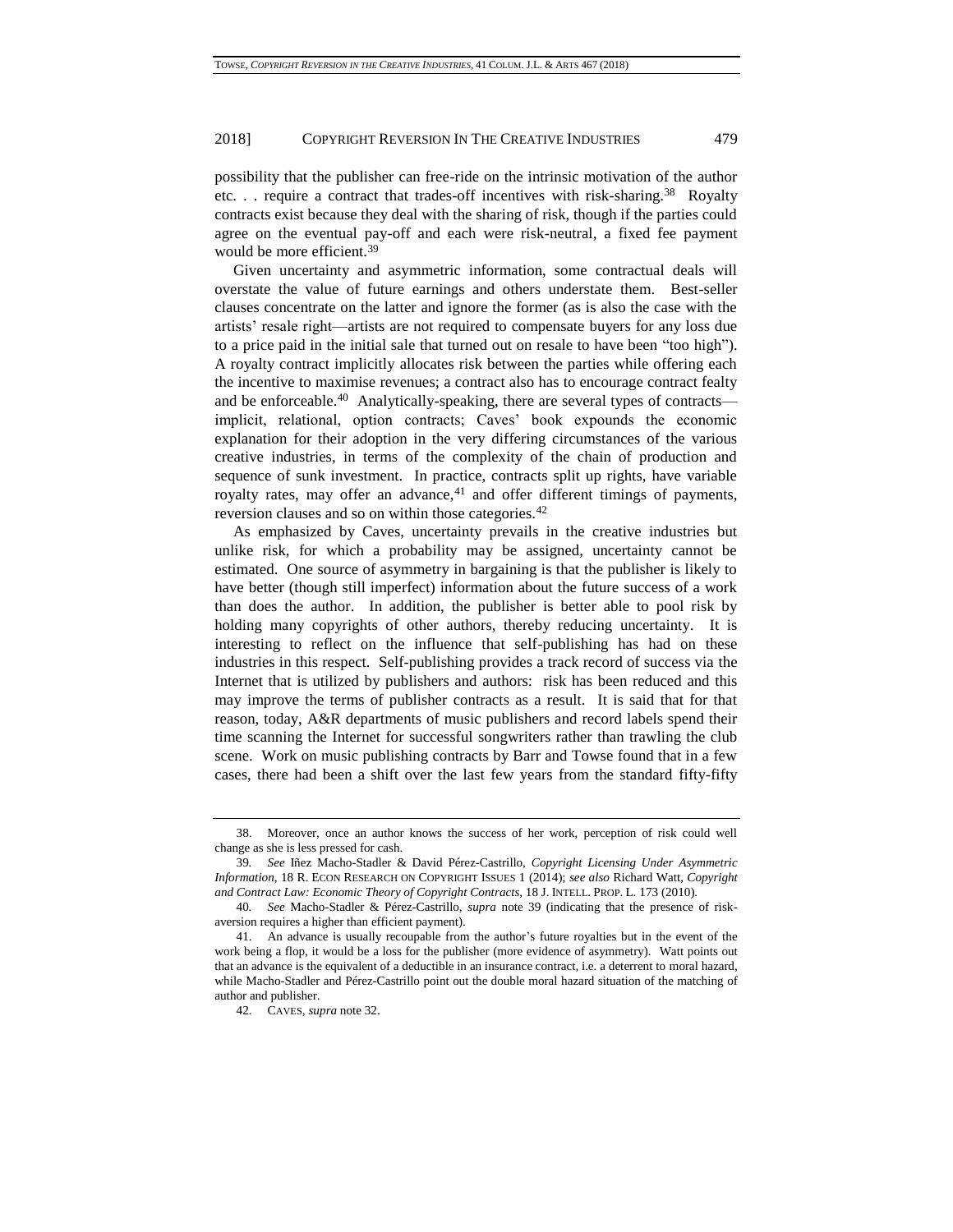share to seventy-thirty in favor of the composer, which we attribute to reduced risk for the publisher due to this foreknowledge.<sup>43</sup>

If an author has the choice, would she opt for a buy-out or royalties? There is no financial risk with the certainty of the lump sum buy-out and it apparently suits some creators: Naxos Records (based in Hong Kong) at one time always (and maybe still?) paid performers upfront and bought out their rights; a glance at their catalogue suggests many did not object. However, in some industries, conventions prevail that do not allow for choice—the situation that the E.U. proposals are intended to deal with. It would be an interesting piece of research to look at the underlying economic rationale of those conventions. A further point that may affect the bargain is that the reward to some rights, for example, mechanical rights of composers, is set by legal decree and therefore not subject to contract; the publisher, however, knows they will be paid and would make a lower offer as a result. Similarly, royalties from rights to equitable remuneration that are mandated for collection and distribution via a CMO, such as the rental right, could well be anticipated in the contract and reduce the offer the publisher (or employer) is prepared to make.<sup>44</sup>

Another aspect of the choice of contract type (buy-out vs. royalty) is the differing transaction costs of adopting one or the other to each party.<sup>45</sup> For some purposes, especially for one-off jobs, such as a recording session (for noncontracted players) or a walk-on part in a film, a detailed individual contract would be too costly to negotiate and enforce. There are many administrative solutions that reduce these transaction costs, such as collective agreements and easy-to-use online forms for contracts that identify which rights are included in the deal.<sup>46</sup> As discussed in section 2 above, some EU states have well-established collective agreements that are transparent and properly enforced.<sup>47</sup>

In both music publishing and sound recording, option (royalty) contracts are common. Option contracts give the publisher time to test the market with one song or recording before committing to subsequent investment in the publication of later works. For the songwriter or performer, the advantage is that they do not have to search for a publisher for every work. However, in practice, option contracts can be one-sided favouring publishers, who may own rights to a work they do not intend to invest in or publish—the target of the fifty year "use it or lose it"

480 COLUMBIA JOURNAL OF LAW & THE ARTS [41:3

<sup>43</sup>*. See* Kenneth Barr & Ruth Towse, "*All you'll have left is the songs." Writer contracts in the contemporary UK music publishing industry: theory and practice* (2016) (on file with author, *available from* [ruth.towse@gmail.com\)](mailto:ruth.towse@gmail.com).

<sup>44</sup>*. See* Millie Taylor & Ruth Towse, *The Value of Performers' Rights: An Economic Analysis,* MEDIA, CULTURE AND SOCIETY, 20, 4, 631 (1998).

<sup>45</sup>*. See* Ruth Towse, *Copyright, Incentives and Performers' Earnings,* KYLKLOS 52, 3, 369 (1999).

<sup>46</sup>*. See*, *e.g.*, the rates set out for freelance journalists' work with the *BBC: Freelance Fees Guide: Broadcasting / BBC and national TV*, LONDON FREELANCE, https://perma.cc/83HW-MWYJ.

<sup>47.</sup> In the U.K., Mrs. Thatcher made "closed shop" trade union agreements illegal in the 1980s; however, they have effectively survived in several creative industries where uncertainty about workers' quality is an issue, such as acting, dance and musical performance, and "members only" continue to be accepted by employers who agree to minimum rates and conditions of work.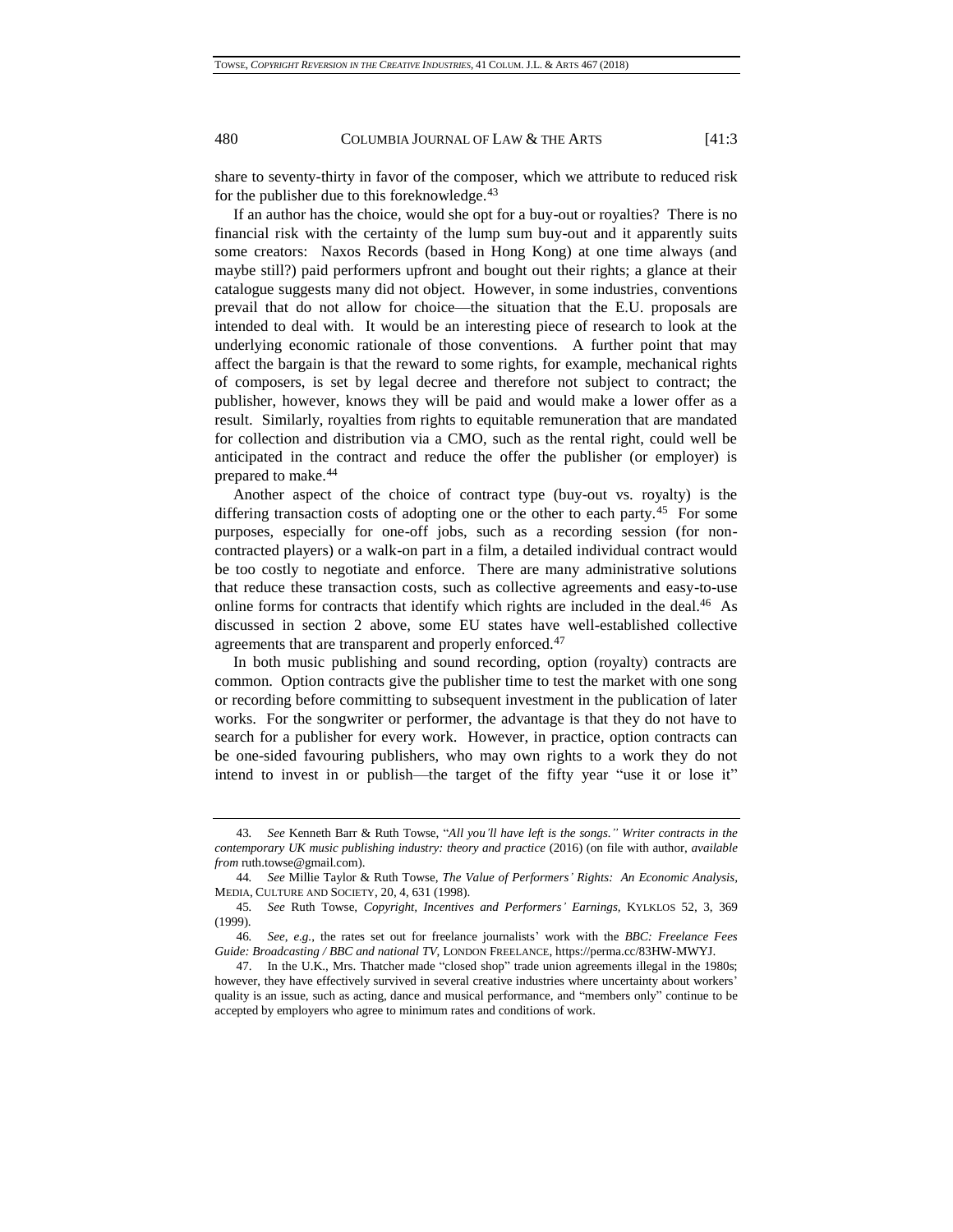condition introduced for recording artists in the EC Directive 2011 on the term of copyright and related rights.<sup>48</sup>

The great variation in contracts, industry practice and the complexity of production in the individual creative industries themselves (and amply evidenced by Caves for the pre-digital era) raises questions about how appropriate copyright law is for the task of correcting unfair remuneration to creators and performers, for which contract reversion is perceived as a remedy. As Watt has pointed out, there has been no economic analysis of the effect of copyright law on the terms of contracts, for instance, the influence of stronger enforcement.<sup>49</sup>

The next section outlines legal provisions that have been used to try to rectify the perceived unfairness in creator contracts.

#### <span id="page-14-1"></span><span id="page-14-0"></span>**IV. CONTRACT REVERSION/TERMINATION**

In order to enable creators to maximise royalties, copyright law in a number of countries includes the right to terminate contracts or for them to revert to the creator by enabling the creator to break or renegotiate contracts.<sup>50</sup> These rights have been much written about in the law literature but to my knowledge, only recently by economists—Karas and Kirstein—in two papers discussed in the next section, one relating to the US and the other to Germany.<sup>51</sup>

The rights relate to two aspects of a contract that may in some circumstances improve or promote "fairness": one is the type of reward—that is, whether it is a single lump sum payment or a royalty (possibly with a non-recoupable advance), and the other is its duration. For a royalty contract, the main aspect of the financial bargain ("the deal") is over the royalty rate—that is, the agreed percentage of the revenues from the sale or licence of the work. The second aspect is the term of the contract: many royalty contracts are for the life of copyright of the work (which could be well over one hundred years).<sup>52</sup> Most economists regard the copyright term as excessively long on the grounds that as the present value of a sum of money diminishes relatively quickly under reasonable assumptions of time preference, its incentive value is considerably less than the statutory term: the

<sup>48</sup>*. See The EU Single Market*, EUROPEAN COMMISSION (last updated Sept. 6, 2016), https://perma.cc/XXU8-LPWG (on the term of copyright and related rights); *see also* Martin Kretschmer, *Copyright Term Reversion and the "Use it or Lose it" Principle*, INT'L J. MUSIC RES. BUS. (2012).

<sup>49.</sup> WATT, *supra* not[e 21.](#page-6-0)

<sup>50.</sup> For full details, *see* Contractual Arrangements Applicable to Creators, *supra* note [13;](#page-5-0) *see also*, PAUL HEALD, ET AL., COPYRIGHT REVERSION TO AUTHORS (AND THE ROSETTA EFFECT): AN EMPIRICAL STUDY OF REAPPEARING BOOKS (2017), https://perma.cc/E7JV-DM64.

<sup>51.</sup> Michael Karas & Roland Kirstein, *Efficient Contracting Under the U.S. Copyright Termination Law* (2017a) and *More Rights, Less Income? An Economic Analysis of the New Copyright Law in Germany* (2017b), both available from [michael.karas@ovgu.de,](mailto:michael.karas@ovgu.de) Otto-von-Guericke-University, Magdeburg, Germany.

<sup>52.</sup> If a work were created by an author aged thirty who dies at eighty, the work would be in copyright for one hundred and twenty years in jurisdictions in which the copyright term is life plus seventy years.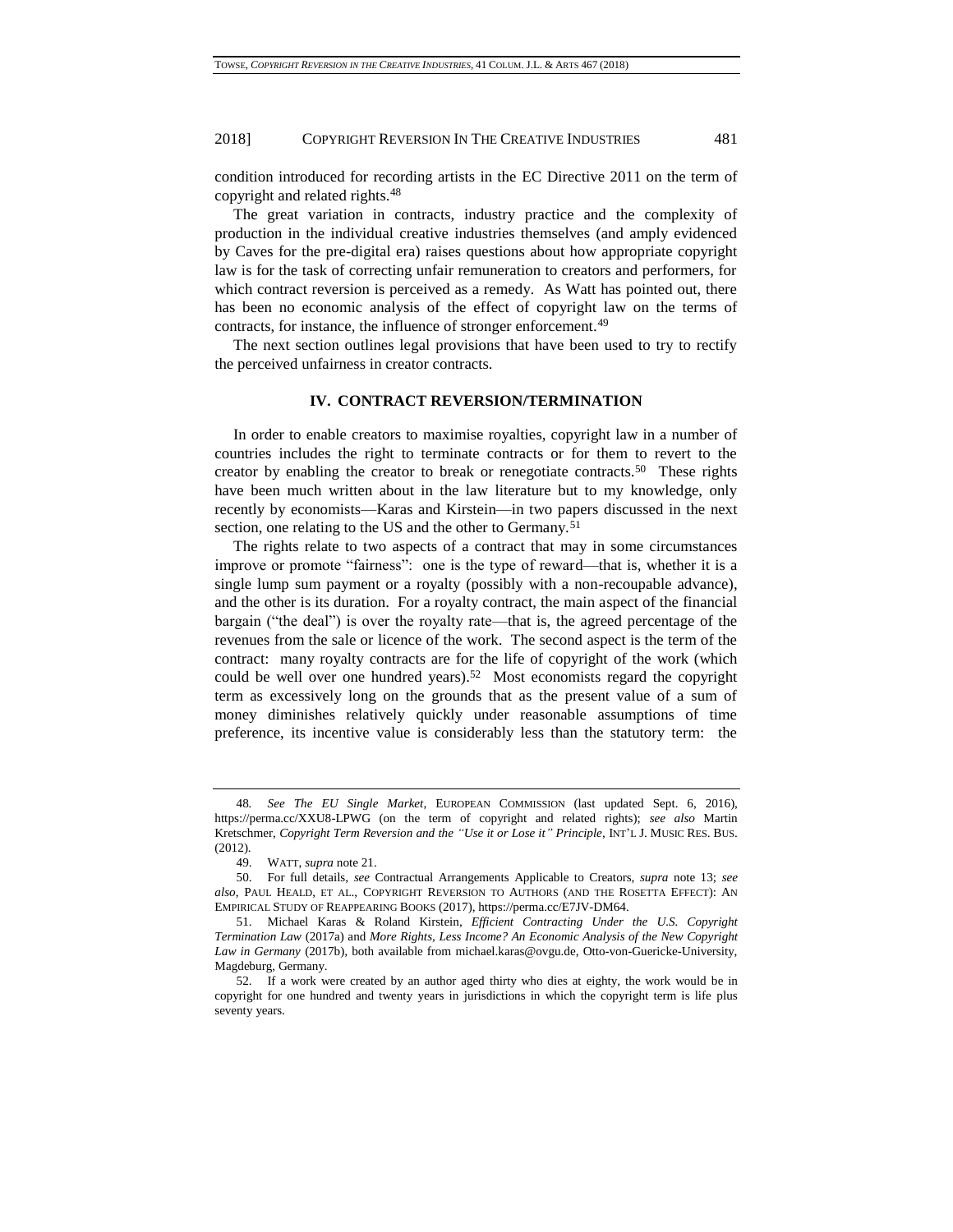copyright term is inefficient and reducing it would be welfare-enhancing.<sup>53</sup> Given the long term of the contract, the reversion or termination right benefits authors' legatees (who may exercise it) rather than the authors themselves, unless they have a remarkably strong behest motive. Publishers argue, however, that as they increasingly rely on back catalogues for revenues, a lengthy term is necessary for exploitation, a point that has been made against these rights.

<span id="page-15-0"></span>The intention here is not to go into details of how the reversion/termination right works in the various countries in which it exits, but instead to provide sufficient background to the economic analysis of the right as presented in section 7. In the U.S., Section 203 of the Copyright Act of 1976, which took effect in 1978, provides for the termination after thirty-five years of transfers and licenses assigned by authors for works created after 1978; advance notice has to be given and the right does not apply to works made for hire or for derivative works.<sup>54</sup> The termination right is an inalienable right and cannot be contracted around or waived in advance. Termination notice must be served not less than two or no more than ten years before the effective date of termination, and if the author fails to exercise her termination right, the original contract stands and the author loses the right to terminate.<sup>55</sup>

<span id="page-15-1"></span>It was argued in a U.S. House of Representatives Report that "Section 203 was needed because of the unequal bargaining position of authors, resulting in part from the impossibility of determining a work's value until it has been exploited".<sup>56</sup> This suggests a mixture of efficiency and equity motives: that the first contract was not "efficient" and that it was unfair because creators are in a relatively weak bargaining position ex ante. That would, however, improve ex post over the specified period for those authors whose works were successful. Presumably thirty-five years was chosen as giving the intermediary/publisher sufficient time to recoup his investment and sufficient time for the success or otherwise of the work to be established. The first contract terminations began to take place from 2013, welcomed by authors and their representatives.<sup>57</sup>

<sup>53</sup>*. See* Brief of George A. Akerlof et al., in Support of Petitioners, Eldred et al. v. Ashcroft, 537 U.S. 186 (2003), https://perma.cc/2RDW-BQXY, by a group of leading economists; *see also* the criticism of the brief by Stanley Liebowitz & Stephen Margolis, *Seventeen Famous Economists Weigh in on Copyright: The Role of Theory, Empirics, and Network Effects,* HARV. J.L. & TECH. 18, 2 (2005), https://perma.cc/H74C-M6GT.

<sup>54</sup>*. See* HEALD ET AL., *supra* note [50.](#page-14-0) In the U.S. case, there is ambiguity in some industries, such as sound recording, as to whether creators/performers have a work made for hire contract or not. *See also*, Kate Darling, *Occupy Copyright: A Law & Economic Analysis of US Author Termination Rights*, BUFFALO L. REV. 63, 1, 147 (2015).

<sup>55</sup>*. See* Darling, *supra* note [54,](#page-15-0) at 156*; see also* Amy Gilbert, Note, *The Time Has Come: A Proposed Revision to 17 U.S.C. § 203*, 66 CASE W. RES. L. REV. 807, 820 (2016). The Sonny Bono Copyright Term Extension Act of 1997 extended the copyright term from fifty to seventy years and granted the authors a chance to terminate pre-1978 contract so as to exploit copyright in the "extra" years. Pub. L. No. 105–298, § 102(c, d), 112 Stat. 2827, 2827–28 (1998); *see also* Guy Rub, *Stronger than Kryptonite? Inalienable Profit-Sharing Schemes in Copyright Law*, 27 HARV. J.L. & TECH., 51, 59 (2013).

<sup>56.</sup> H.R. Rep. No. 94-1476, at 124.

<sup>57</sup>*. See* HEALD ET AL., *supra* note [50,](#page-14-0) at 1–2 (describing media reports of artists successfully recovering copyrights from their publishers in order to obtain a better deal).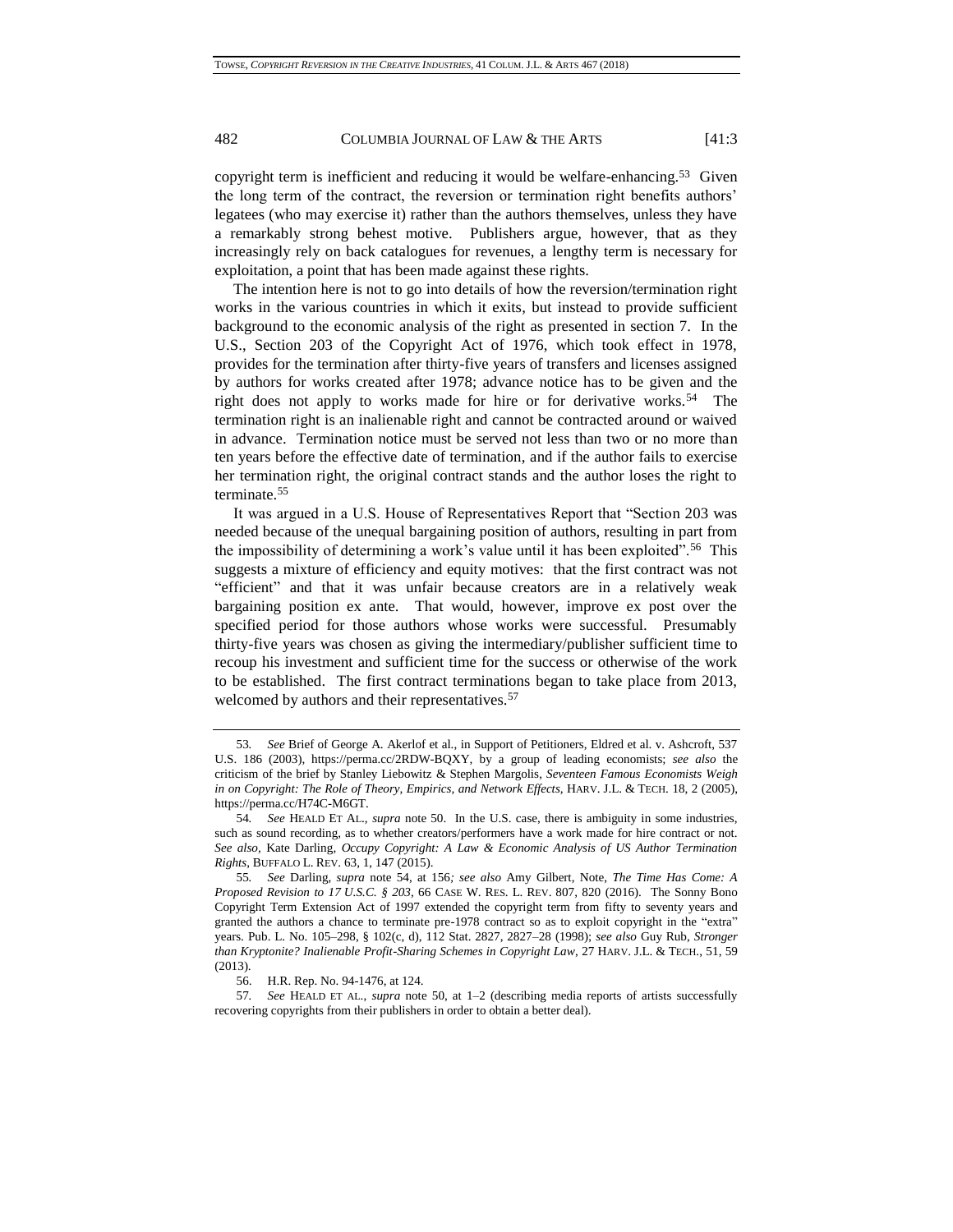In Germany, Section 40(a) of the German Copyright Act, which came into force March 1, 2017, automatically converts exclusive licences to non-exclusive licences after ten years for contracts in which the assignment was initially made in return for a lump sum payment (a "buy-out").<sup>58</sup> The new system gives authors the inalienable right to transfer the reverted rights to another publisher after the ten-year period. The termination of an exclusive contract enables the author to contract with another publisher on a non-exclusive basis. A publisher who initially obtained the exclusive rights of usage may continue producing the work (book, song, photograph etc.) on a non-exclusive basis. Accordingly, a second publisher may then produce concurrently (and compete) with the initial publisher, enabling the author potentially to acquire payment from two (or more) publishers.<sup>59</sup> In economic terms, this creates a very similar situation to that of pirated works coexisting in the "legal" market.

The German and U.S. laws obviously differ in their formulation but their motivation is couched in the same equity terms: increasing fairness to authors by enabling them to increase remuneration. However, increasing remuneration to authors has to be paid for somewhere down the chain of production or consumption with allocation and therefore efficiency implications. The motive for these legal provisions appears not to involve the incentive to authors to increase their effort and time to produce more or better works of art or to encourage more authors and performers to enter arts occupations, i.e. there seems to be no efficiency motive for increased output due to contract reversion. Reversion may, however, increase access to copyrighted works, the subject of Heald's research reported below.

# **V. ECONOMIC ANALYSIS OF CONTRACT TERMINATION/REVERSION**

As mentioned earlier, many countries have provisions in their copyright laws for contract termination or reversion, and terms and conditions differ in each. There are, however, underlying economic principles that can be applied in general and that make testable predictions. The studies by Karas and Kirstein use bargaining models to analyse both the US termination rules and the German reversion clause.<sup>60</sup> For the U.S. case, in which 2013 was the first year in which termination could take place, there has been some legal analysis of cases, for example, by Gilbert and empirical evidence of its effects by Heald.<sup>61</sup>

Karas and Kirstein consider the influence of the unilateral termination option for authors under the US copyright system on contracting between authors and publishers for contracts that include a mixture of royalties and fixed payments. Their model predicts that overall remuneration is lower for terminating authors

<sup>58.</sup> The right existed in a previous form. For details, *see* Contractual Arrangements Applicable to Creators, *supra* not[e 13.](#page-5-0)

<sup>59</sup>*. More Rights, Less Income*, *supra* not[e 51,](#page-14-1) at 2.

<sup>60</sup>*. See id.*; *see also*, *Efficient Contracting Under the U.S. Copyright Termination Law*, *supra* note [51.](#page-14-1)

<sup>61</sup>*. See* Gilbert, *supra* note [55;](#page-15-1) HEALD ET AL., *supra* note [50.](#page-14-0)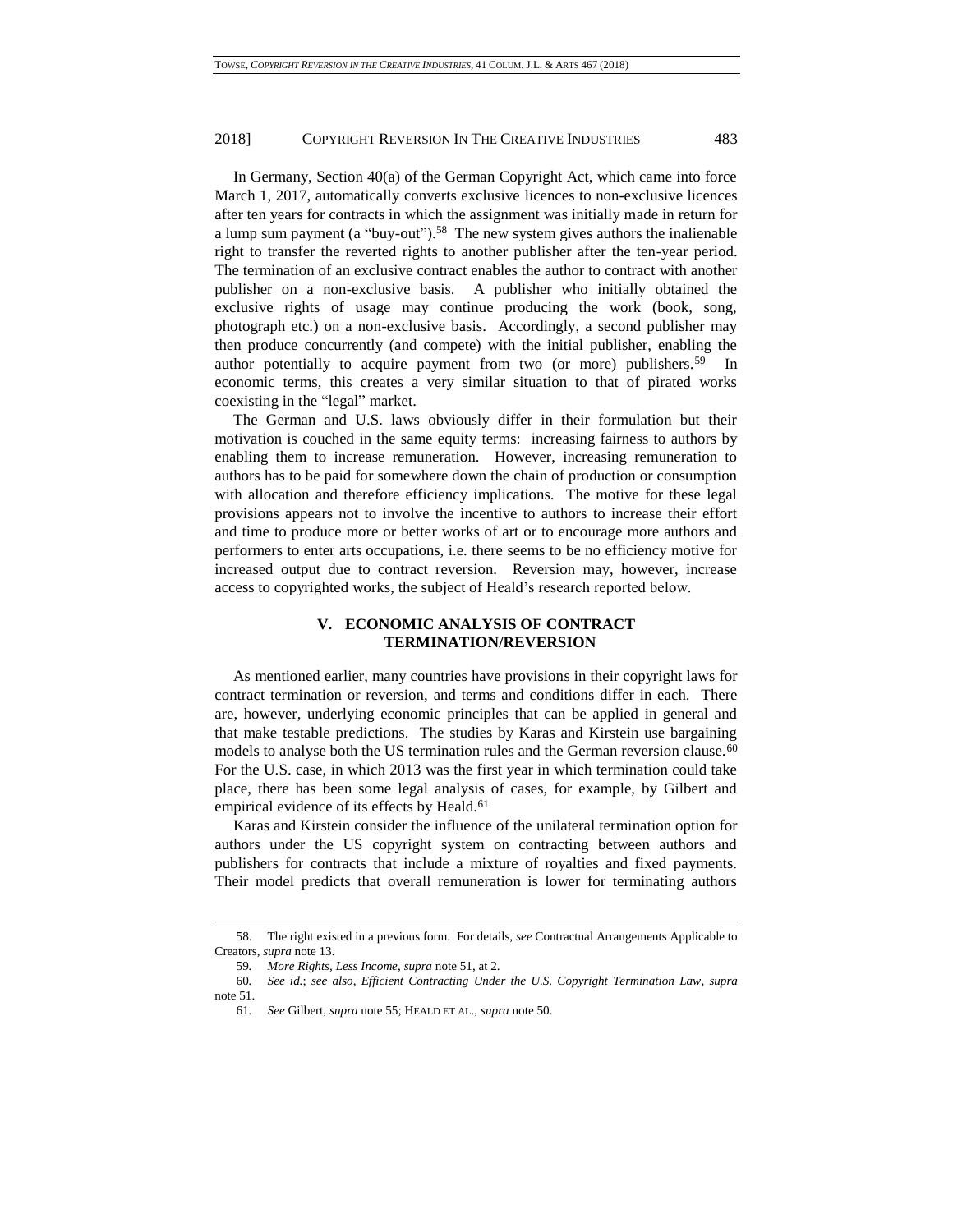because publishers would offer a lower lump sum or royalty to protect their profits: unsurprisingly, publishers anticipate the possibility of termination and react accordingly.<sup>62</sup> Karas and Kirstein further conclude: "[D]ifferent contracts are necessary for terminating authors as compared to their non-terminating colleagues, or authors who are not entitled to the termination right.<sup>63</sup> In particular, contracts for terminating authors should include a lower proportion of royalties and a higher proportion of fixed payments." 64

Gilbert furthermore points out that publishers would behave opportunistically by anticipating the risk that the author may terminate the contract prematurely and take matters into their own hands rather than wait for the author to terminate, for example, in the case of a successful work that would damage the author.<sup>65</sup> In addition, termination reduces the incentive to publishers to invest. Authors cannot pre-commit to not terminating because the right is inalienable in the U.S.<sup>66</sup> Thus, introducing the right to terminate a contract is likely to result in lower earnings for the author, lower output of works and increasing uncertainty, affecting not only authors who have the right to terminate but also the market as a whole.

With regard to the German reversion right, Karas and Kirstein note the different provisions in the 2016 German law which enable authors to contract with a second publisher after ten years, while the first retains a non-exclusive right to continue to use the work. They compare a one publisher regime with a new "one-plus" system in which the author brings another publisher into the market. Again, there is likely to be strategic behaviour that reduces royalties; for instance, publisher 1 could drop the price to discourage or put publisher 2 out of business. Karas and Kirstein's analysis shows that reversion may undermine a publisher's incentive to invest in an author's long-term career when the publisher faces competition in the market for products using the work—the same finding as for the U.S. termination right. The authors conclude: "We often observe that authors mourn their financial situation, but also place a high moral value on individual rights. On average, German authors possibly value individual rights higher than reductions in earnings, and thus enthusiastically welcome the new legislation from a different point of view."<sup>67</sup> To which one may add: "Not only German authors . . . ." Indeed, economists should worry that the apparent absence of "rationality" on the part of authors ruins their predictions! That aside, these articles make clear predictions, in particular that authors will be worse off financially. Empirical testing and empirical studies of the

<sup>62</sup>*. Efficient Contracting Under the U.S. Copyright Termination Law*, *supra* note [51,](#page-14-1) at 23. Others have reasoned to this result: *see e.g.*, Maria Lillà Montagnani & Maurizio Borghi, *Positive Copyright and Open Source Licences*, INT'L J. COMM. L. & POL'Y 244, 261–62 (Winter 2008).

<sup>63.</sup> That is, those whose contracts are works made for hire and the owners of rights to derivative works.

<sup>64</sup>*. Efficient Contracting Under the U.S. Copyright Termination Law, supra* not[e 51,](#page-14-1) at 23.

<sup>65.</sup> *See* Gilbert, *supra* note [55.](#page-15-1)

<sup>66.</sup> For a discussion of inalienability, *see* Rub, *supra* note [55](#page-15-1) (pointing out that it is usually avoided by US law-makers). And, one should add, by economists: *see, e.g.*, Millie Taylor & Ruth Towse, *The Value of Performers' Rights: An Economic Analysis*, 20 MEDIA, CULTURE, AND SOCIETY 631 (1998).

<sup>67</sup>*. More Rights, Less Income*, *supra* note [51,](#page-14-1) at 30.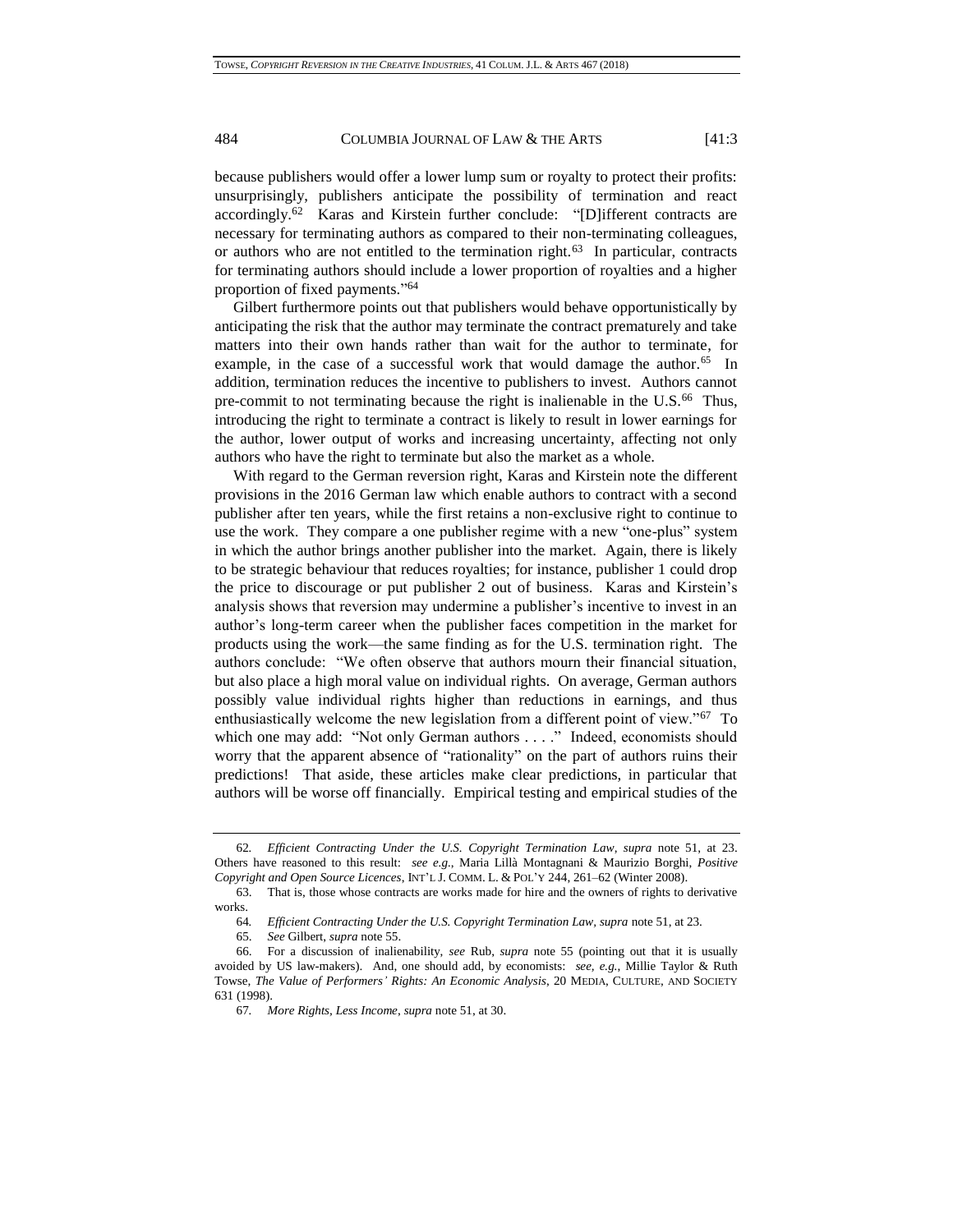effect on authors' remuneration are needed before economists (and others) can be confident that their predictions are borne out by evidence.<sup>68</sup> The effect on markets of the copyright term has proved very hard to research, however.<sup>69</sup> The Karas and Kirstein articles also predict an adverse effect on the author-publisher relationship in furthering the career of the authors. As noted above, long term cooperation is mostly achieved through option contracts but the Karas and Kirstein model does not deal with option contracts, which admittedly are difficult to handle in a formal framework.<sup>70</sup>

Turning to the few empirical studies on the effect of contract reversion that have been done, some suggestive research is that by Kretschmer and Hardwick (2007) on writing income of professional literary authors in the UK and Germany.<sup>71</sup> In a questionnaire survey, they asked respondents if they had succeeded in changing the terms of their contracts in 2005: the result for both countries was very similar—in each, forty-three percent had done so and they earned roughly twice the amount of those who had not. The authors point out the "chicken and egg" problem—do better earning authors have greater power to change contracts or does changing a contract lead to higher income? However one interprets it, their result points to the role of questionnaire studies as a source of empirical evidence on contract reversion and renewal.<sup>72</sup>

Heald's research used data on book publication to test the impact on market supply of what he calls "reappeared books"—that is, out of print titles that have reappeared on the market either as ebooks or reprints due to the provisions in U.S. copyright law for contract reversion. The research deals with two sets of provisions: 17 USC § 203, which permits reversion to authors in year thirty-five after publication, and 17 USC § 304, which permits reversion fifty-six years after publication, and Heald found that they significantly affect the reintroduction of books on the market. The research is detailed and complex, reflecting the multifaceted aspects of the way these clauses operate, and makes a notable contribution to empirical testing of the efficacy of law—in this case, on the effect reversion might have on greater access to copyrighted works by increasing distribution. Heald's evidence supports the conclusion that contract reversion is a means to counteract the impact on access to copyrighted works that the long copyright term reduces, particularly when it inhibits new entrants from exploiting dormant titles.

The number of works available and possibly authors' earnings could be increased by reducing the copyright term, but as Heald and Kretschmer among

<sup>68.</sup> For many years, cultural economists have argued that the artists' resale right, which has a similar aim to reversion in increasing remuneration to successful artists, would have a negative effect on the prices paid to new works of art, especially those by unknown young artists. An empirical study for the UK government, however, showed that was not necessarily the case. *See* KATHERINE GRADDY, NOAH HOROWITZ, & STEFAN SZYMANSKI, A STUDY INTO THE EFFECT ON THE UK ART MARKET OF THE INTRODUCTION OF THE ARTIST'S RESALE RIGHT 34 (2008), https://perma.cc/V4GC-22DA.

<sup>69</sup>*. See* Towse, *supra* not[e 21](#page-6-0) (describing such difficulties).

<sup>70.</sup> As are other dynamic effects of copyright: *see* Richard Watt & Ruth Towse, *Copyright Protection Standards and Authors' Time Allocation*, 15 INDUS. & CORP. CHANGE 995 (2006).

<sup>71.</sup> Kretschmer & Hardwick, *supra* note [26.](#page-8-0)

<sup>72.</sup> *Id.* at 776.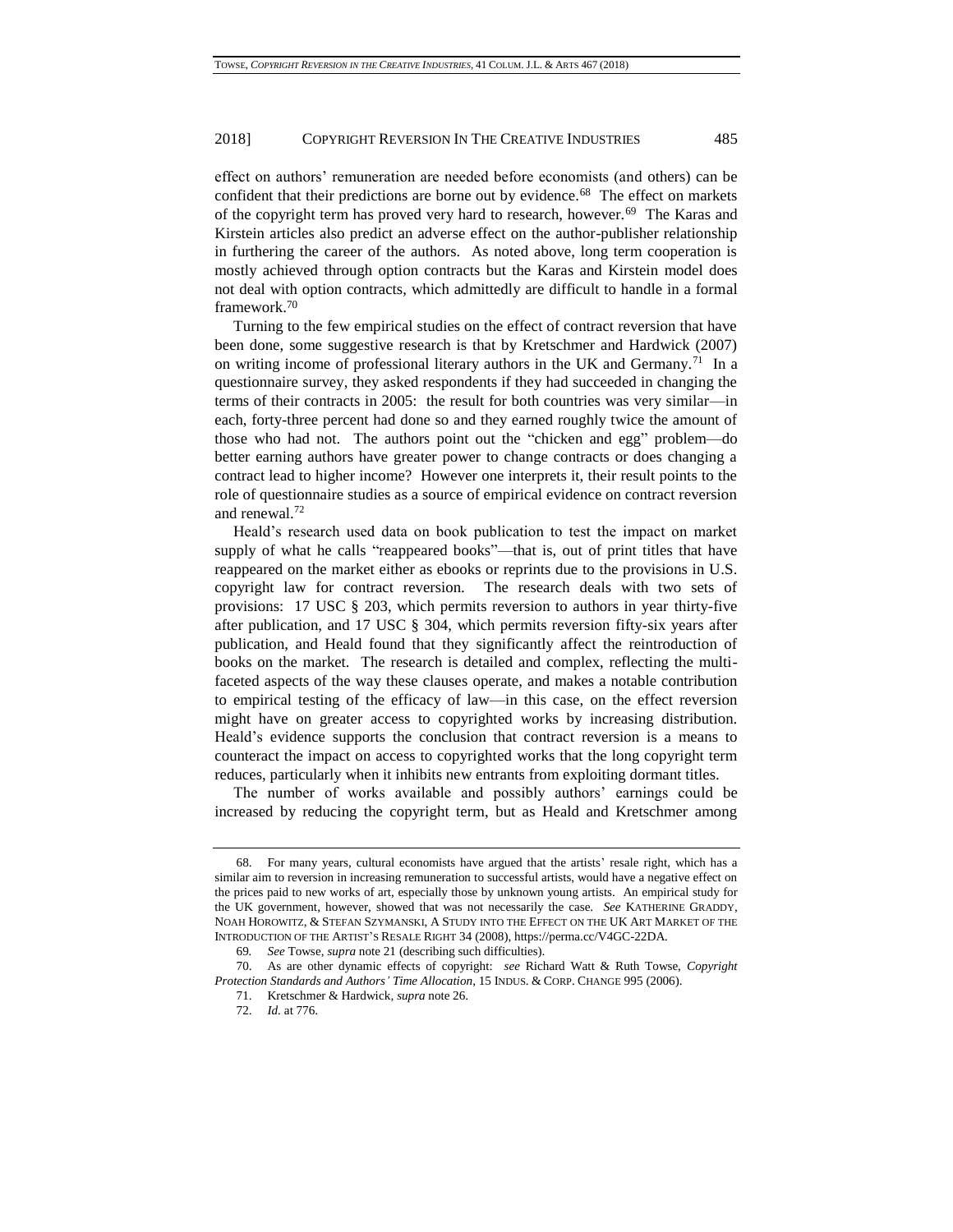many others writing on copyright have observed, that is not an option within the Berne Convention, and effectively reducing the term by contract reversion seems an effective solution. The problem with this view is that reversion and reducing the term are not equivalent from the economic point of view: an individual's choice to exercise a reversion right, as theoretical studies suggest and some casual empirical evidence bears out, could well have repercussions for authors' earnings as publishers adjust their offers, whereas a change in the statutory term would not have that effect.<sup>73</sup>

As outlined in the Introduction to the present paper, greater output and access to it is copyright's long-term objective in which authors are the agents; if those agents are motivated by a reversion clause to retake control of their works and republish them, that objective is achieved. That does not tell us about the effect on authors' earnings, however: there could be an indirect effect if getting dormant works back into the market were to increase royalties, but one would also have to assume that the predicted deleterious effect of reversion on the deal in the contract with the first publisher was not present. Moreover, research on artists' labour markets, as well as observations of vanity publishing on social media etc., has shown the strong intrinsic motivation of authors, and many would no doubt wish to see their work in print without any financial reward. There is accordingly scope for further empirical work on the impact of reversion on authors' earnings.

#### **VI. CONCLUDING REMARKS**

This article has shown that research on the effects of copyright on authors' contracts and on labour markets in the creative industries has been pursued by a range of scholars from law, law and economics and economists from various specializations—contract/bargaining theory, economics of copyright, and cultural economics. There had in fact been a number of such studies prior to the E.U. proposals on contract reversion and it is a pity that that body of work was not taken into account. Copyright law works through market incentives and changing it has both intended and unintended effects.

The question of fair remuneration (however it is defined) and how to achieve it is difficult for economists, who mostly consider the efficiency effects of copyright. There is little theoretical work on equity aspects, though studies in cultural economics on copyright earnings have been motivated by the concern that, as they are typically low, copyright cannot be relied upon to support many of the authors and performers who work or would like to work in the creative industries. Even here, though, there is a mixture of equity and efficiency—the effect that low rates of reward have on supply.

In a competitive market economy, a contract between a willing buyer and a willing seller is accepted as binding and, in a sense, is "fair." But many contracts in the creative industries are of the "take-it-or leave-it" variety. If markets in the

<sup>73.</sup> That suggests that, like a minimum wage, an across the board change is needed in order to prevent opportunistic behaviour.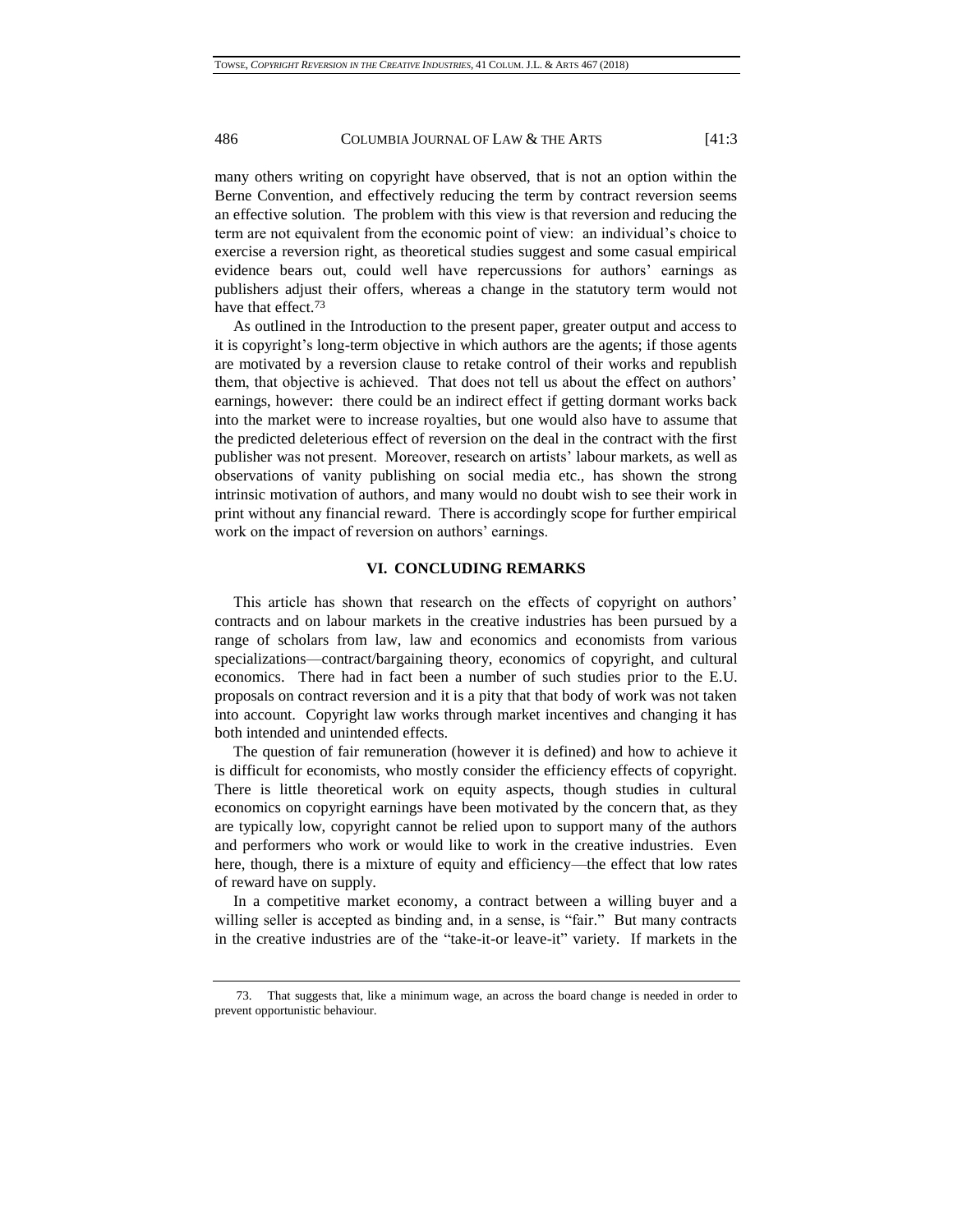creative industries were competitive, the rates that publishers offer authors would be the highest needed to encourage them to contract with them—even if they were very low. However, few would see those industries as competitive; they are mostly viewed by economists as oligopolistic. Policy-makers have been loath to address this with competition law, usually on the grounds that they do not want to inhibit growth in the digital economy and would rather wait to see how markets develop.<sup>74</sup> The over-riding concern of policy-makers with growth of the creative industries, as witnessed in the policy statements cited in the introduction to this article, has implications for copyright policy; efficiency and productivity trump equity and reasonable distribution of the gains. Where there is strong competition, however, is on the supply side of the labor market for creators, in which there is a huge excess supply, encouraged by the provision of higher education courses in the arts and media as well as by the opportunities offered for self-expression by social media and the Internet. With excess supply of both creators and more works on offer than the market can bear, there is downward pressure on prices, fees and royalty rates and on the conditions laid down in contracts. Thus, the degree of competition on both sides of markets in these industries is part, at least, of the story about a fair reward for creative effort.

Furthermore, the effect of digitization on these markets through new usage and new business models has been to break the link between producer and consumer/user so that price signals do not work directly. Royalty rates no longer depend on the retail sales price but on subscription models or "for free" ad-based financing in two-sided markets. Royalties have to be set in different ways and rates, for some uses are not negotiated with authors or a collecting society acting on their behalf. Digital goods are now licensed instead of being sold and they are bundled with the works of others, e.g. in song catalogues, so that the value of the individual work is not known; where access is available "for free," services are financed by advertising and the platform makes the profit. "Amateur" competition with incumbent creators has increased the number of works available and the loss of the gate-keeping role of publishers has led to increased uncertainty about quality on the part of consumers, while ratings and the like are done by algorithm. Networks of social media and ranking systems make for dynamic loopbacks in consumer choice which cause increased instability in markets. These developments increase uncertainty about a work's prospects and exacerbate the superstar effects in markets for creative goods. There is little evidence for the long tail enabling the middle-ranking creator to serve niche markets. Fewer and bigger winners take all in the digital creative economy.

Contracts clearly play *the* major role in delivering the benefits of copyright to authors and performers. Contracts deal with both rates of remuneration and the term of copyright. Research on the economics of contracts shows that there is always a trade-off between incentive and risk and that life of copyright contracts

<sup>74.</sup> An interesting paper in this context is that by Darlene Chisholm, *Asset-specificity and Longterm Contracts: The Case of the Motion Pictures Industry*, 19 EASTERN ECON. J. 143 (1993), which traces the effect on Hollywood contracts due to the 1948 Paramount decree that forced disintegration between film production and distribution.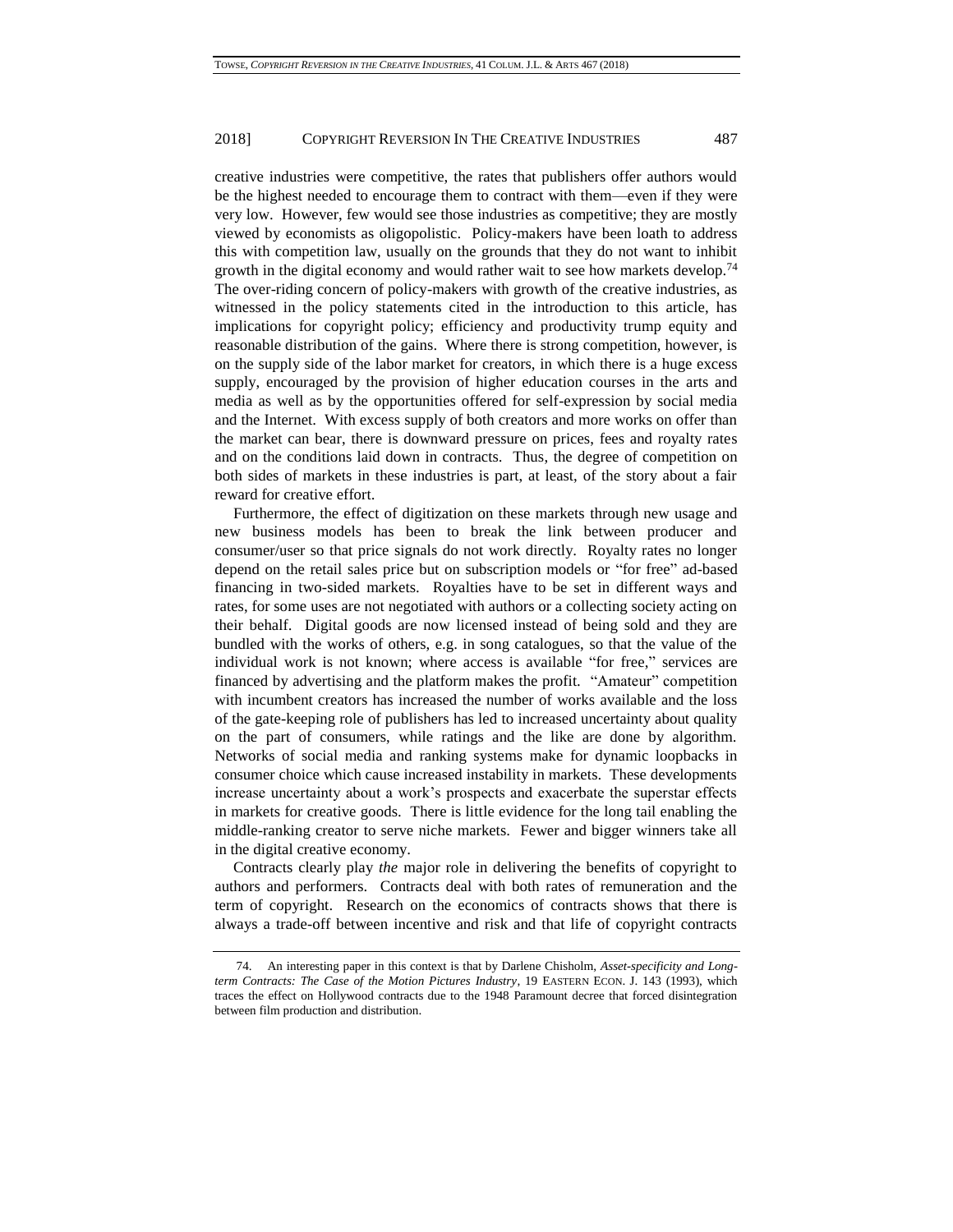are common. So far, copyright policy has served only to increase the term (socalled "strengthening" copyright), benefitting intermediaries who have lobbied for it, thereby increasing economic rent as they acquire more durable assets. It is also the case that this has been done with the support (one might say "complicity") of authors' and performers' organisations who also have a vested interest in the long term. Policy-makers have to rid themselves of the idea that longer is stronger; it does not serve efficiency aims while deferring payments to living authors and reducing access for the public. But equally, authors also have to rid themselves of this idea. Economists as well as legal scholars regard any policy measure that effectively reduces the term as an overall welfare improvement.

Reversion after a specified time enables successful authors and performers to renegotiate a deal with better information. But reducing uncertainty and redistributing risk ex post may well increase it ex ante and reduce remuneration from the first publisher. As Rub has pointed out, inalienable termination rights result in the misallocation of risk towards those least able to bear it.<sup>75</sup>

There is undoubtedly "unfairness" in the creative industries that takes various forms—exploitation of authors' and performers' intrinsic motivation and their unwillingness to engage with the business side of their profession in addition to publishers and other such persons having the upper hand in contract deals. The complexity of copyright in the digital world has become an anti-commons which most individual creators do not understand. Many accept that they cannot avoid assigning all rights when they could probably make a better deal by licensing only some.<sup>76</sup> Some of the worst excesses of unfair contracts have been dealt with in court cases and there is ample advice issued by trades unions and professional associations about getting a lawyer's, manager's or agent's advice. In the music industry, few deals in the U.K. are made with reputable publishers without legal advisors being present. Making that a requirement would be an effective way of encouraging greater fairness in contracts.

On the other hand, it has to be said that the perceived unfairness apparently does not affect willingness to enter into these artistic professions and to produce copyrightable works: excess supply tells us that.<sup>77</sup> Nor is there any shortage of creative works being produced: indeed, as Waldfogel has discussed, the case for the copyright incentive (on efficiency grounds) has been weakened as far more creative works are now available than ever before.<sup>78</sup> The purpose of copyright law

<sup>75.</sup> Rub, *supra* not[e 55,](#page-15-1) at 126.

<sup>76.</sup> But who am I to talk! Economics journals almost all require full assignment of all rights in an article and that for no financial gain! I doubt many people try to avoid it and if one does try (as I have) it is not easy to find a way.

<sup>77.</sup> Adam Smith famously stated: "The contempt of risk and the presumptuous hope of success are in no period of life more active than at the age at which young people chuse [sic] their professions." ADAM SMITH, WEALTH OF NATIONS 45 (Project Gutenberg ed., 2011). He further pointed out that "the chance of gain is naturally over-valued . . . [while] the chance of loss is frequently under-valued." *Id.* at 45–46. This is not only confined to the young.

<sup>78</sup>*. See* Joel Waldfogel, *Copyright Protection, Technological Change, and the Quality of New Products: Evidence from Recorded Music Since Napster*, 55 J. LAW & ECON 715, 716 (2012) (discussing the rise of file sharing and concerns of weakened effective copyright protection).